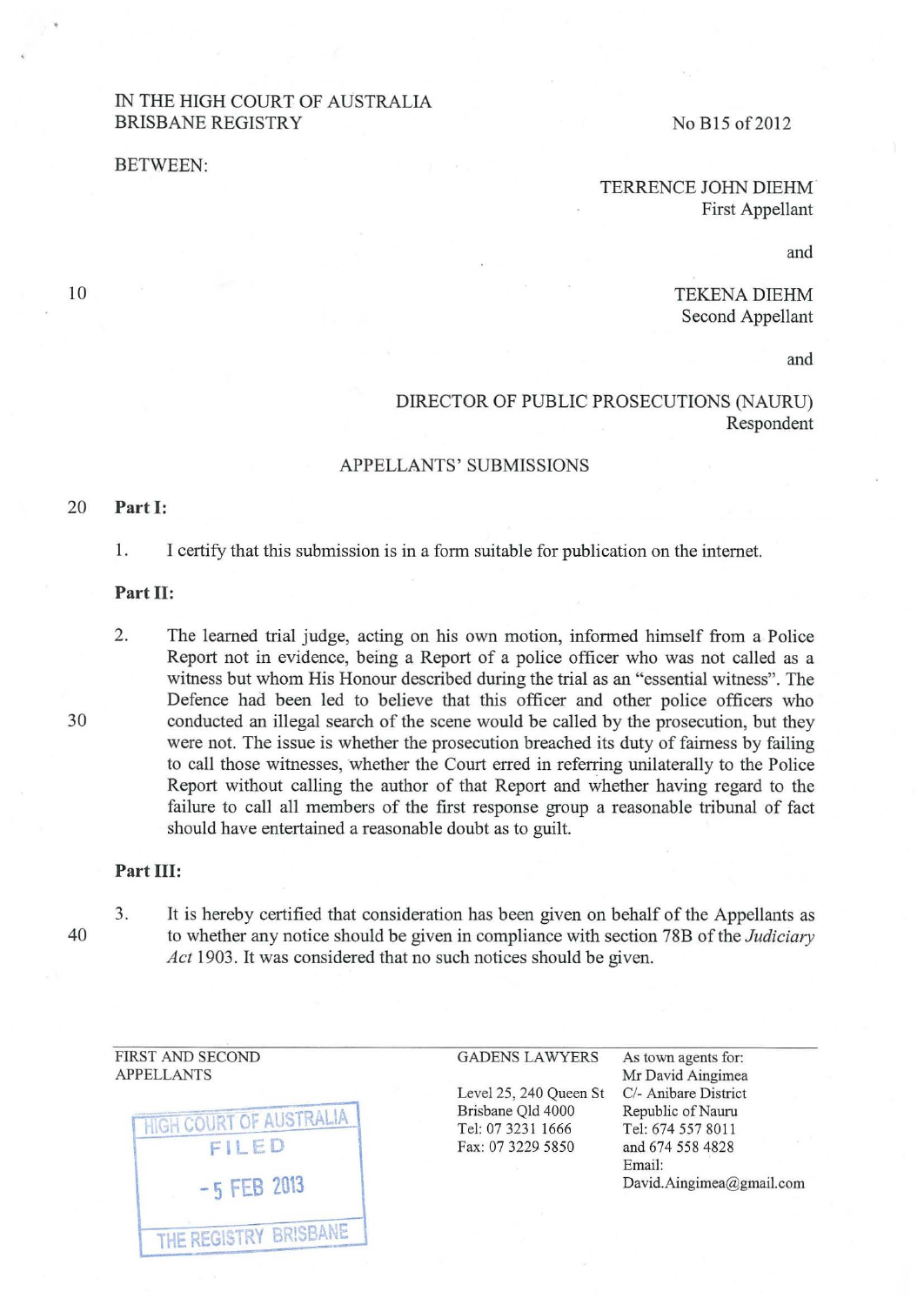# Part IV:

4. The internet citation for the verdict is [2011] NRSC 24, and sentencing: [2011] NRSC 27. There is no other report of the verdict or sentencing remarks of the primary judge.

# Part V:

- 5. The Appellants are husband and wife. At the material time, they resided at No. 48 Married Quarters of the Nauru Phosphate Corporation or NPC 48 MO: AB50 *l* 26, AB87 *ll* 15-17, AB93 *l* 35. He is an Australian by origin. She is a Kiribati woman: AB51 I 2. The complainant is a relative of the Second Appellant (not by consanguinity): AB173 *ll* 26-7, AB10 *l* 18, AB12 *l* 34 – AB13 *l* 8, AB49 *ll* 7-12. The complainant was aged 21: AB172 *I* 30. She is a native of Tarawa in Kiribati, where her child lives: AB13 *ll* 9-12, AB18 *ll* 18-24, AB36 *ll* 5-17, AB93 *l* 40 - AB94 *l* 6, AB176 *II* 25-32, AB183 *1* 35.
- 6. The complainant was brought to the residence of the Appellants on Sunday 12 June 20 II by police, following a quarrel during which she hit her boyfriend - she did not want to go home because she was afraid of her father and of having to explain it to him: AB10 *ll* 15-19, AB12 *l* 13 - AB13 *l* 3, AB25 *ll* 29-31, AB96 *ll* 11-21, AB172 *ll* 34-6. The complainant went out to an all-night party, and returned to the Appellants' residence during the morning of Monday 13 June 2011. Thereafter, subject to going out for a drive with the Appellants, she remained at the Appellants' residence until the early hours of Tuesday 14 June 2011: AB172  $l$  40 - AB178  $l$  39, AB21  $l$  13 - AB22  $l$ 13, AB104 *ll* 12-13.
- 7. The Chief Justice found that the First Appellant had non-consensual intercourse with the complainant on a mattress on the lounge room floor at the Appellants' house, and the Second Appellant aided and encouraged him to do so, brandishing a knife at times to ensure that the complainant complied: AB189 *ll* 15-16, AB191 *ll* 14-17.
- 30

10

20

- 8. The Director of Public Prosecutions ("DPP") alleged that the rape occurred in the early hours of 14 June 2011: AB171 *l* 6, AB172 *ll* 12-14, AB11 *ll* 31-4, AB1. There was no finding about whether it was before or after midnight, other than to assume it was either late on 13 June or in the early hours of 14 June: AB177  $l$  44 - AB178  $l$  1.
- 9. Of the complainant, the Chief Justice stated at AB 189 *ll* 15-16: "I accept her version of events surrounding the rape which she alleges took place". By this statement, His Honour was not necessarily accepting all of her testimony, which he had summarised at AB172-177. But His Honour at least accepted that the First Appellant had intercourse with the complainant on a mattress on the lounge room floor, the Second Appellant had brought the complainant into the lounge room from a bedroom by threatening her with a knife, the First Appellant was aware of that and that the Second Appellant encouraged her husband to have intercourse continuing to hold a knife at certain points: AB191  $ll$  14-17.
- 10. His Honour seems to have found there was telephone contact between the complainant and her mother, the mother telephoned the police and Senior Constable Deireragea and Constable Dillon Harris were dispatched to the Appellants' residence: AB180  $\ell$  13 - AB181 *l* 6, AB183 *ll* 15-17. These things were not admitted: AB101 *ll* 17-25.

40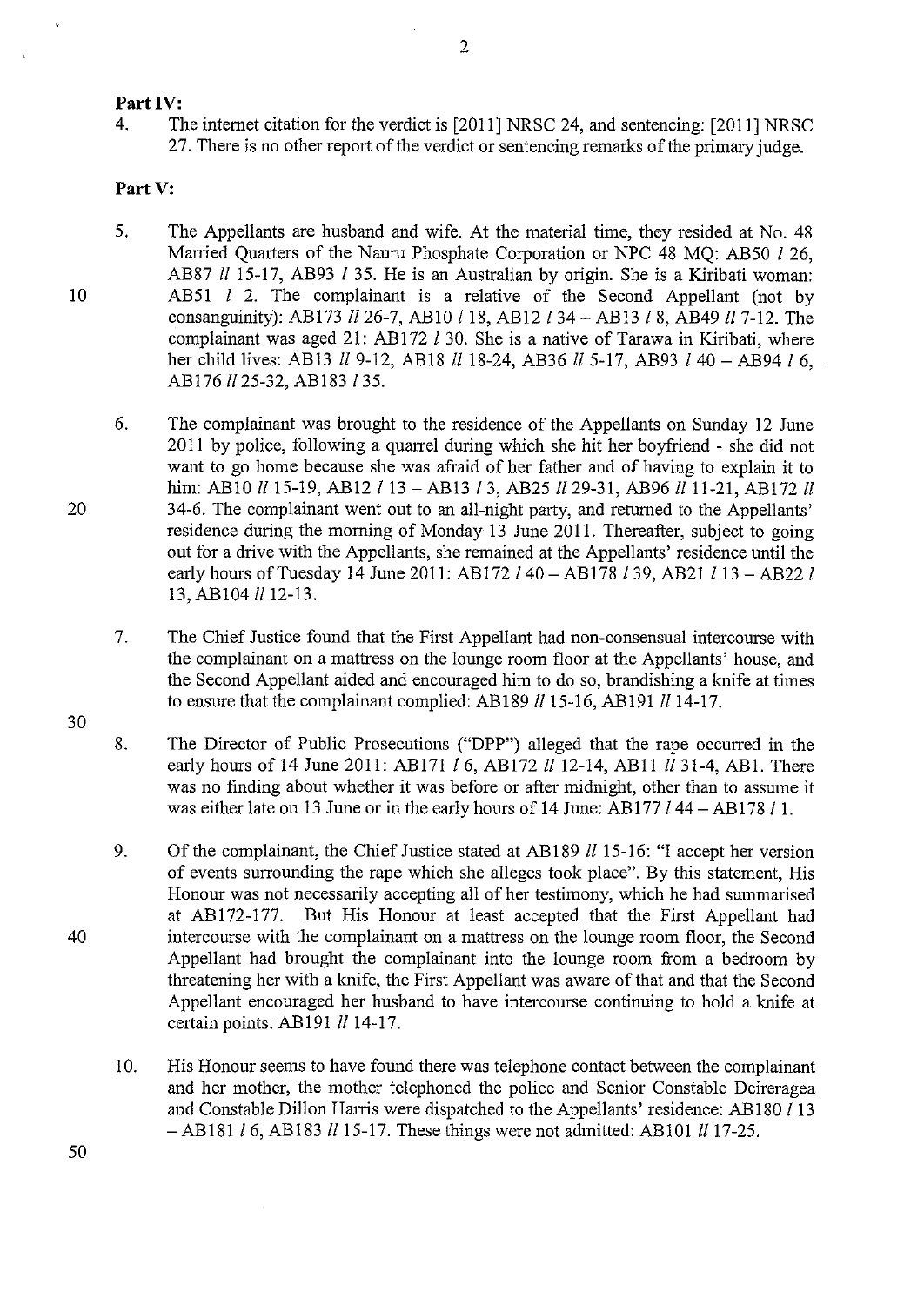- and was "distressed and fearful": AB183  $l$  15. There was a specific finding that the complainant exhibited distress to SC Deireragea later in the evening: AB183 *ll* 20-21. 10 12. There was a log report, the first paragraph of which was tendered by the prosecution
	- as exhibit D: AB130. The first paragraph was authenticated by Probationary Constable Joni Ratabwiy who testified that she was on duty and took a call from the mother, and entered into the log the time 12.15 am as well as the words that the mother *"needed police assistance to check her daughter ... [who} called her a minutes ago [sic} and told her she was locked up in the house by [the Appellants] at NPC MO 48": AB130;* AB87 ll20-32, AB88 Ill - AB89 *!6.* His Honour seems to have assumed that the log report was authentic: AB180  $ll$  15-19, AB184  $ll$  18-19; but he did not make a clear and explicit finding that a call from the mother to police was made at 12.15 am.
- 20 13. When SC Deireragea and PC Dillon Harris arrived at the house, there was evidence, which His Honour seemed to accept, that they knocked for ten minutes: AB50 *ll* 33-6, AB54 l 10, AB181 ll 33-4, AB184 ll 8-14. The First Appellant testified he knew it was the police who were at the door because the complainant had said her boyfiiend must have sent the police: AB100  $ll$  10-13, AB112  $ll$  8-14. But it was not put to the First Appellant in cross examination that there was knocking for ten minutes: AB112 *!9-* AB113 *l* 3.
- 14. Of the conversation which ensued at the door, His Honour found that both Appellants lied about who was (or was not) inside: AB183  $131 - AB185$  113. His Honour said at 30 AB185 *ll* 7-10, "! *accept* ... *that [SC Deirerageaj asked if they knew [the complainant} and one or other [of the Appellants} said 'No. There's no one else here', and, importantly, that they both said 'no' when asked 'Is she with you in the house'".*  He further found that the Second Appellant had also lied by saying "She left earlier in the afternoon": AB185  $ll$  1-2.
- 15. The evidence on this issue had been the subject of a "major disagreement" between the First Appellant and SC Deireragea: AB183  $l$  31. The First Appellant testified he had opened the door and was asked whether there was a Nauman girl "locked up" in the house and he had replied, correctly, that there was no one locked up in the house: 40 AB99 135- ABlOO 117, AB112l9, AB113 136- AB114ll, AB183 ll31-40. On the other hand, SC Deireragea was adamant that the Second Appellant opened the door and the words "locked up" were not used at all: AB50 l 36 - AB52 l 9 and AB59 ll 3-31, AB181 ll 33-42, AB184 ll 17-19.
- 16. The Chief Justice seemingly did not make a finding as to whether the words "locked up" were used, nor who opened the door. After noting at AB184 ll 16-19 that the police log recorded the words "locked up", His Honour went on at *ll* 26-28 to quote from the contents of the Police Report of PC Dillon Harris: *"Sgt Decima [Deireragea} then informed [the First Appellant} that there was a report at his dwelling regarding a*  50 *lady locked up in his dwelling. [The First Appellant] then stated that there was no*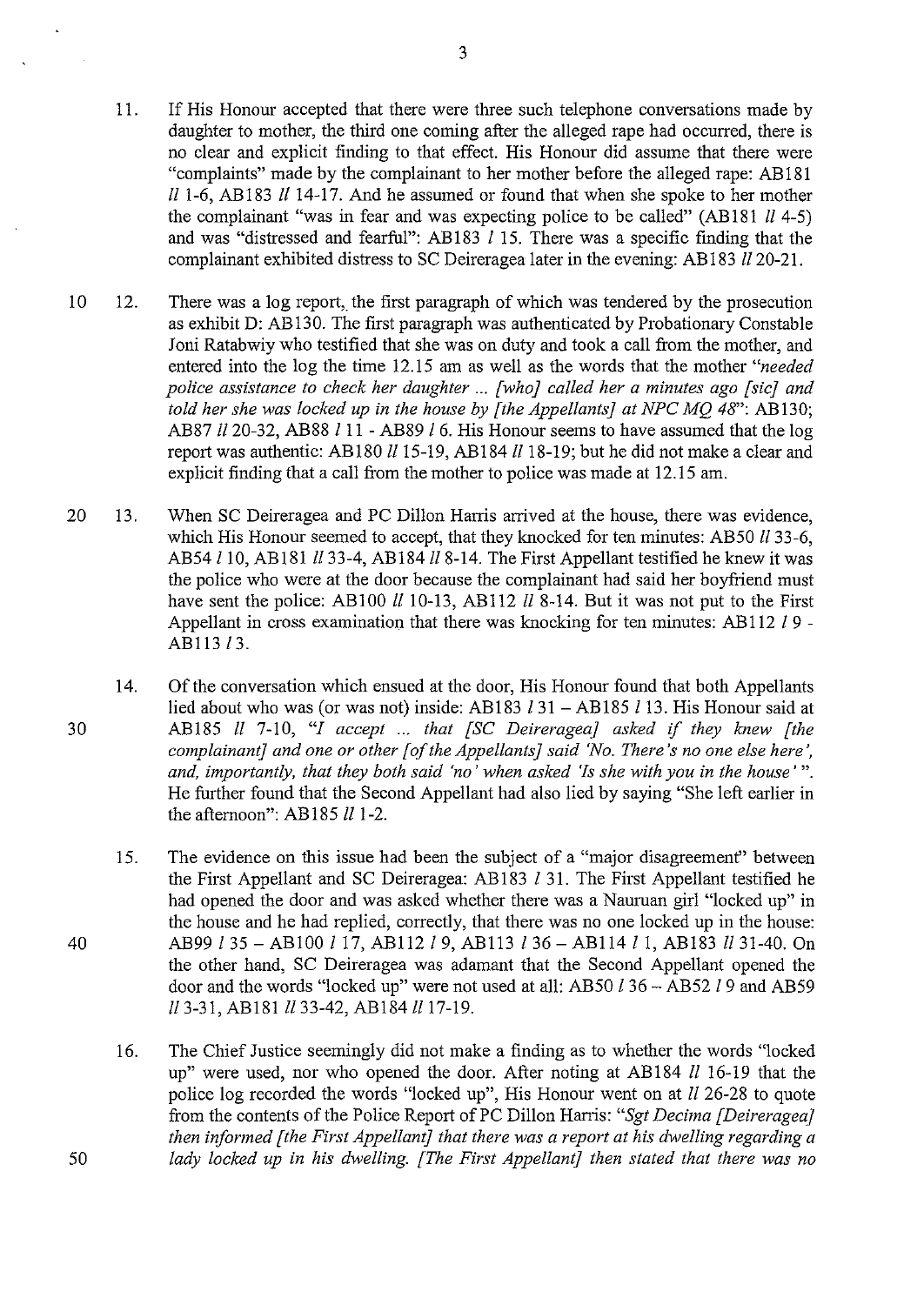*lady locked up inside her [sic} dwelling".* His Honour went on to say that, even if the words "locked up" had been used, SC Deireragea's denial that those words were used was not "a deliberate lie by Deireragea, but more likely a mistake": AB 185 *ll* 6-7.

- 17. The Police Report of PC Dillon Harris, which had not been tendered at trial, did not say that the First Appellant told any lie to the police.
- 18. At some point during the conversation at the door, the complainant appeared inside the house in plain view of the police officers: AB51 *ll* 39-40. The First Appellant was 10 arrested and escorted away by police and, about ten to fifteen minutes later, police officers returned to arrest the Second Appellant: AB34  $l$  35 - AB35  $l$  4, AB54  $l$  11 -AB55 *l* 4, AB58 *ll* 34-5.<sup>1</sup> SC Deireragea went to arrest the Second Appellant whilst the other officer remained in the car with the complainant: AB54  $ll$  26-38.
	- 19. After that, in the early hours of 14 June 2011, His Honour found that the house was searched and photographs were taken, without a warrant: see AB186 *l* 30 – AB187 *l* 10. There was evidence (but no finding) that PC Braga Namaduk, SC Deireragea and PC Dillon Harris took photographs on that occasion: AB55 *ll* 3-8, AB60 *ll* 29-39, AB68122.
	- 20. His Honour found that during this illegal search the complainant directed police to a knife in the kitchen (AB187 *l* 40, AB177 *ll* 10-11, cf AB182 *ll* 19-23, cf AB186 *ll* 24-8) and that a demonstration with the knife took place which produced laughter allround: eg AB 179 *127,* 187 117- AB188 *14).* There was evidence (but no finding) that a knife was seized and taken away along with a laptop (AB61 *lll-9,* AB83 *113).* No knife was tendered at trial nor was a photograph despite the fact that a photograph of a knife had allegedly been taken: AB 186-8.

21. His Honour expressly declined to make a finding about all the items that the police 30 may have located and photographed: AB186 1 43- AB187 1 5. But His Honour did find that a knife had been found as well as used as the complainant had testified: AB187140, AB188117.

- 22. The learned primary judge accepted that a mattress was observed during the illegal search: AB179 *ll* 27-8, AB182 *l* 20, AB189 *ll* 15-16. He seems to have found that the mattress had been continuously in place on the lounge room floor since the alleged rape: AB188 *ll* 13-15. This was certainly not common ground.
- 23. SC Deireragea did not testifY that she noticed a mattress on the lounge room floor 40 either during the initial conversation or when SC Deireragea returned to arrest the Second Appellant. She was at the door when the initial conversion took place: AB68 I 34 - AB69 *l* 4, AB69 *ll* 20-2 & 28-30, AB76 *ll* 14-19. The lounge room was in plain view of the front door: cf AB139 (which was taken by police from that door though some time later). SC Deireragea went inside the house at that time (AB53  $11 12 \& 37$ ), as she must have done also when she returned to arrest the Second Appellant (AB54 ll 26-38). PC Dillon Harris also entered the house during the initial conversation, according to the uncontroverted testimony of the First Appellant: AB99 *ll* 37-8, AB100 *ll* 15, 20-1 & 31-7.

20

 $\mathbf{I}$ 

There was evidence that PC Dillon Harris relieved the First Appellant of his house keys: AB 116 1 39.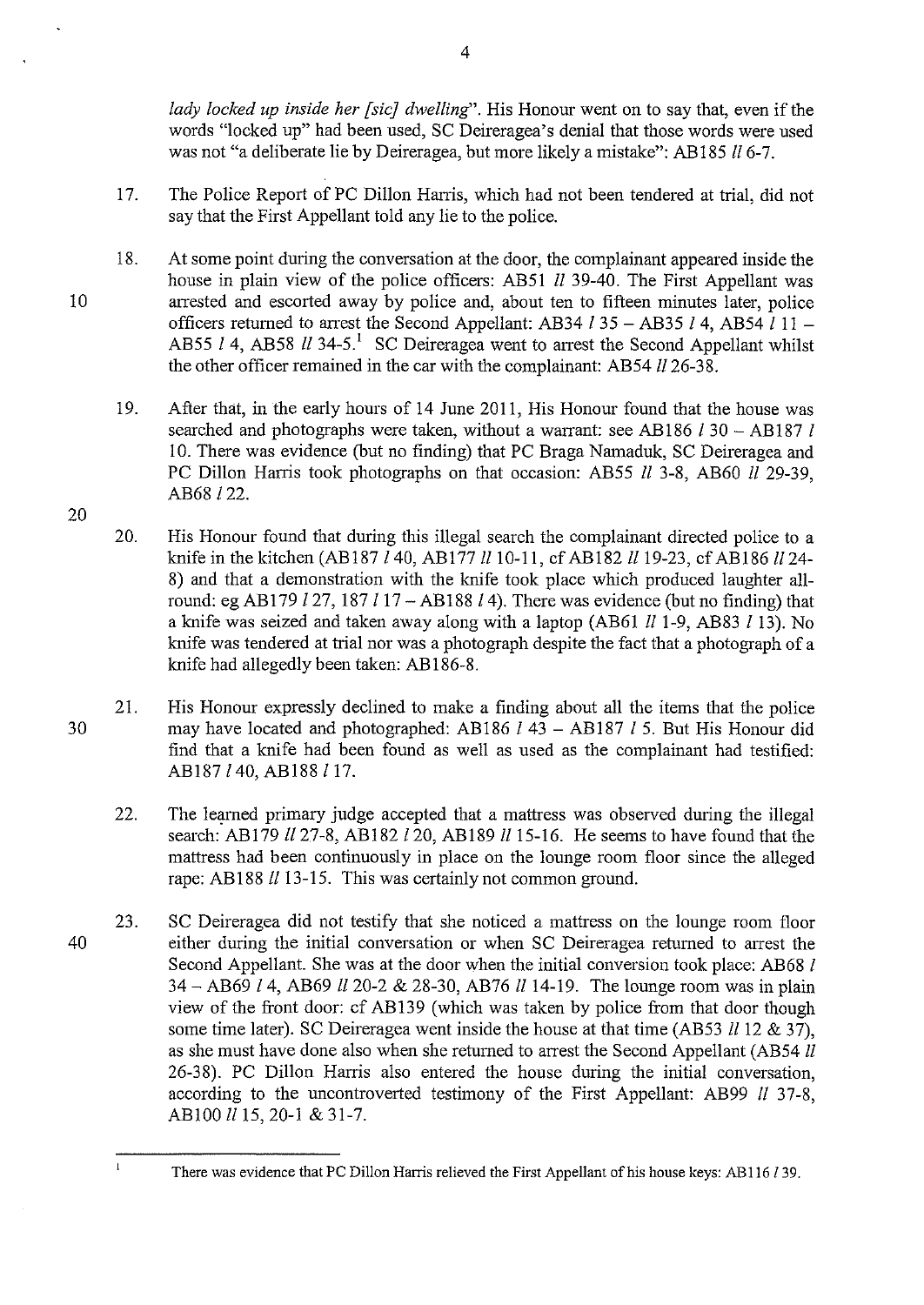- 24. The Defence case was that no mattress was in the lounge room, that no intercourse had taken place on it and that no knife had been used, there had been prior consensual sex with the First Appellant in the absence of the Second Appellant, but the complainant fabricated the rape claim as she did not get the reward she desired, namely a return air .ticket to Tarawa, help to restore her child back to her and travel to Australia: AB 176- 7, 189, AB36 *l* 1 to AB38 110, 40 line 13 AB40 *ll* 13-29, AB94 115 to AB95 *128,*  AB98 *ll* 13-35, AB108 *l* 17 to ABllO *l* 29, AB116 *l* 22- AB117 *l* 26. This was rejected. But it was common ground that the complainant was told that she would 10 have to pay her own airfare to Australia: AB23 *ll* 13-15.
	- 25. The Defence case was that at a time or times unknown, including during the illegal search, items had been positioned for the purpose of taking photographs, including the knife, the mattress, two panties, other clothing, a towel, a laptop and some evidence of drinking: AB115  $l$  20 to AB117  $l$  26. This argument was rejected as regards the knife and the mattress and was not ruled on as regards the other items: AB 186-8.
	- 26. The officers present during the illegal search were referred to at the trial as the "first response group". The Chief Justice observed at AB186 ll 38-40 that:

*"It is not clear to me whether Sen Canst Deireragea was part of the first response group that performed a search of the house. I have not been told who comprised that group. I have little information about what they were doing ... "* 

- 27. But there was ample evidence that SC Deireragea went back to the residence after the arrest of the Second Appellant, and that PC Dillon Harris was present as was PC Braga Namaduk: AB182 *ll* 18-26, AB54 *l* 17 - AB55 *l* 29, AB60 *ll* 29-39, AB68 *ll* 21-2. They at least must have been part of the so-called first response group.
- 30 28. During the demonstration, the complainant had a telephone conversation with Cecilia Boata: AB187 *ll* 24-7. Cecilia Boata testified to hearing laughter and to being told that one of the police officers was holding the knife and imitating what happened before and the complainant and police were laughing about it: AB123  $l$  6 - AB124  $l$  20. Cecilia Boata knew that they were at the Appellants' house because the complainant had told Cecilia Boata in a telephone conversation shortly prior that the police were taking her back to the house to get the knife: AB187 *ll* 23-4, AB122 ll 8-10. The complainant denied that she had had two telephone conversations, though she also "did not remember having a second conversation": AB38 *ll* 33-36, AB39 *ll* 4-8, AB43 *ll* 1-5, AB179 *ll* 7-8 & 24-5. The DPP did not put to Cecilia Boata in cross 40 examination that she only had one telephone conversation with the complainant (AB124 *ll* 7-36) and His Honour assumed there were two telephone conversations between them: AB187  $ll$  17-27. The complainant denied that she had been laughing (AB179 *ll* 7-8 & 24-5, AB38 *ll* 30-32, AB43 *ll* 1-5), but the Chief Justice assumed that the evidence of Cecilia Boata as to laughter was correct: AB187  $ll$  17-27.
	- 29. It not in dispute that, subsequently, the complainant was taken to the hospital for a medical examination which was conducted by Dr Maribel Castanedo. Although the complainant testified in chief that the examination was at about 1.00 am or 2.00 am on 14 June 2011 (AB35 /13), she conceded under cross examination that the examination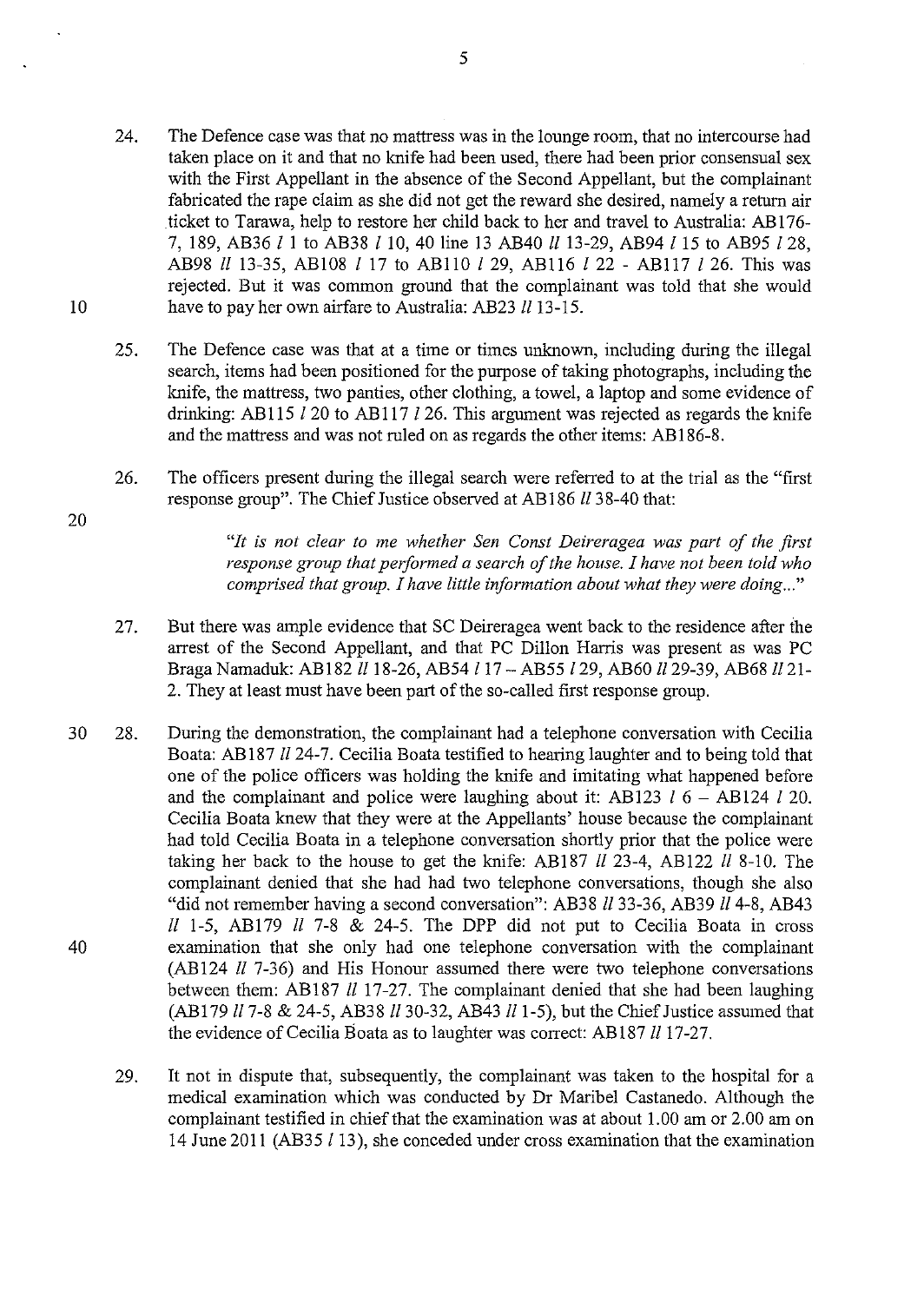took place "in the morning": AB35  $l$  34.<sup>2</sup> Dr Castanedo also conceded that she examined the complainant at 10.00am on 14 June 2011: AB91  $l$  25, AB92  $ll$  17-18.

- 30. The medical revealed no injuries consistent with forcible rape or of sexual intercourse having taken place, with no semen or blood found: AB178  $ll$  41-3, AB91  $l$  16.
- 31. Later during the day on 14 June 2011, another search of the house took place, with a warrant which had been issued after 9.00 am: AB66 *ll* 17-33, AB68 *l* 17, AB83 *ll* 3-7. The Appellants were still in custody at that time: AB110 *ll* 7-8. At this search, photographs were taken by PC Dan Botelanga: AB61 *ll* 17-19, AB66 *l* 35 – AB67 *l* 8; AB67 *ll* 19-27.
- 32. His Honour noted that *"Constable Dan Botelanga took photographs that were tendered":* AB 186 *134.* SC Deireragea had seemed to be under a different impression about that (see paragraph 80 below).
- 33. About one week later, the complainant said to Rose Igii to tell the Appellants that the rape complaint would be withdrawn if they bought her a ticket to Tarawa (Kiribati) and that Rose Igii should otherwise keep the matter a secret: AB126 *130* to AB127 *l*  32; AB188-9. Over the complainant's denial (AB179 ll 13-14), the Chief Justice found that the offer was made by the complainant: AB189  $l$  7. The DPP did not cross examine Rose Igii.
	- 34. On 27 June 2011, the DPP signed a Disclosure Certificate containing copies of prosecution evidence (AB5-6). It stated on the first page:

*"In the cause of Article 10(3) of the Constitution of the Republic of Nauru 1968, section 146 of the Criminal Procedure Act 1972 and in pursuance of natural justice. The State hereby serves the following documents and exhibits,*  30 *by way of Disclosure of the Prosecution Case."* 

- 35. It also contained the statement on the second page that the documents *"are supplied to you to enable you to instruct counsel and/or to prepare your defence"* (AB6). Amongst the attachments were "9 pages of photographic evidence" at Tab [18] (AB item 3.18). These pages contained sets of up to nine (9) photographic images printed out in colour on each page, being digital images merged into Word documents. There was no marking to identify who took the photographs or when.
- 36. Also provided with the Disclosure Certificate was an unsigned copy of a Police Report of PC Dillon Harris dated 14 June 2011, at Tab [10] (AB206-8). That Report recited:

*"This statement made by me accurately set [sic] out the evidence which I*  would be prepared to give in court as a witness. The statement is true to the *best of my knowledge and knowing that* if *it is tendered in evidence I shall be liable to prosecution* if *I wilfully stated in it anything which I know to be false or do not believe true."<sup>3</sup>*

6

20

10

 $\overline{\textbf{2}}$ Cf His Honour's summary of her evidence at AB178 ll 38-9.

 $\overline{\mathbf{3}}$ This wording was adapted to the objective of ensuring the admissibility of the statement at committal under s 166 and at trial under s 146 of the *Criminal Procedure Act* 1972 (Nauru).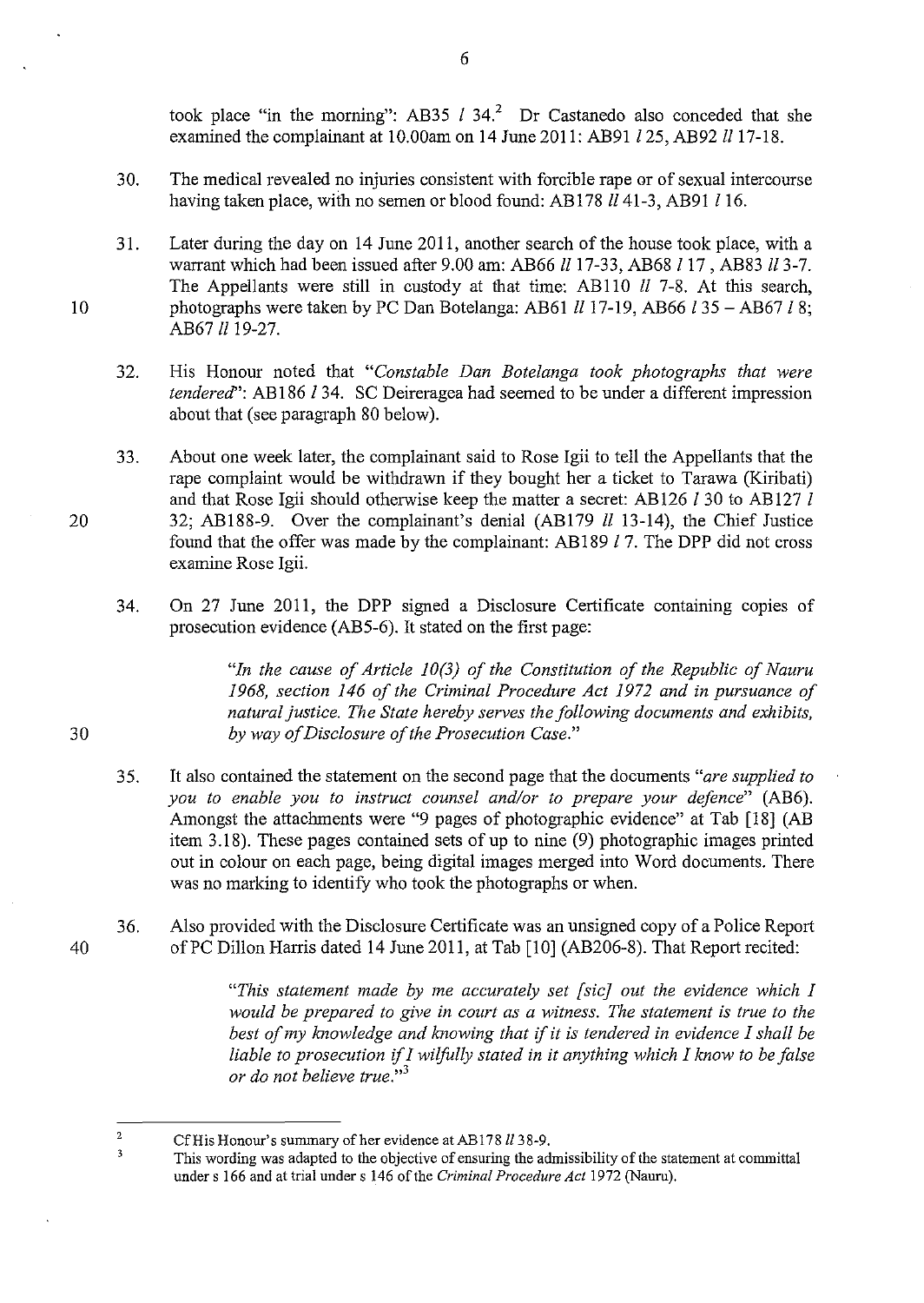37. The committal hearing (Preliminary Inquiry) was held in the District Court of Nauru on 22 and 24 August 2011. At that hearing, the Appellants were represented by Miniva Depaune, a Nauru pleader. Oral evidence was heard from the complainant and the rest of the prosecution evidence resulted from the tender of documents, including a prosecution Brief of Evidence: see AB items 4-6. This Brief included a signed version of the Police Report of PC Dillon Harris dated 14 June 2011 (AB184  $ll$  21-2, AB2-4; AB item 5.13) and nine pages of photographic evidence the same as those disclosed with the Disclosure Certificate dated 27 June 2011: AB77 *ll* 25-33; AB item 5.2.

7

- 10 38. Following the committal, the District Court was required to forward the evidence before it (including the Report of PC Dillon Harris and the nine pages of photographic evidence) to the Registrar of the Nauru Supreme Court, pursuant to s 179 of the *Criminal Procedure Act* 1972 (Nauru). The Magistrate who committed the Appellants to stand trial, Mr Peter Law, was also the Registrar of the Supreme Court.
	- 39. Mr Aingimea (a Nauru pleader) was subsequently retained to represent the Appellants at the trial. On about 21 November 2011, he was served by the DPP with a Notice of Additional Evidence (AB7) enclosing inter alia a booklet of 31 photographs which had the name and signature of PC Dan Botelanga on the front and his name on the index: AB133-4. That was similar to the booklet tendered as exhibit A at trial: ABI33-165. All of the photographs in the booklet are reproductions of images which had been included with the earlier Disclosure Certificate, but not all of the images disclosed on 27 June 2011 were reproduced in the booklet.
		- 40. The Defence was never provided with a photograph of the knife allegedly taken, nor shown the knife itself: AB101  $132 - AB102l4$ .
- 30 41. At the trial, the prosecution called seven (7) witnesses: the complainant, her mother, Decima Deireragea (police officer), Dan Botelanga (police officer), Leweni Mocevakaca (pharmacist), Joni Ratabwiy (prob. police officer) and Maribel Castanedo (gynaecologist).
	- 42. During his Opening, the DPP did not mention by name the witnesses he would call, other than the complainant, though it was clear that the DPP intended to call her mother: AB9-11. In addition, the DPP said (AB11  $ll$  24-8):

*"We will also be calling the evidence of police officers who in response to a phone call from the mother ... went to the residence of the 1<sup>st</sup> and*  $2^{nd}$  *accused and what they saw when they got there, like wise we have four more witnesses police officers also who went to process the crime scene and take photographs and the search".* 

- 43. In referring to the police officers who went to the scene in response to the phone call, the DPP must have been intending to refer to SC Deireragea and PC Dillon Harris.
- 44. At the end of the first day of the trial, after SC Deireragea had been excused, the DPP announced in response to a query by His Honour:

40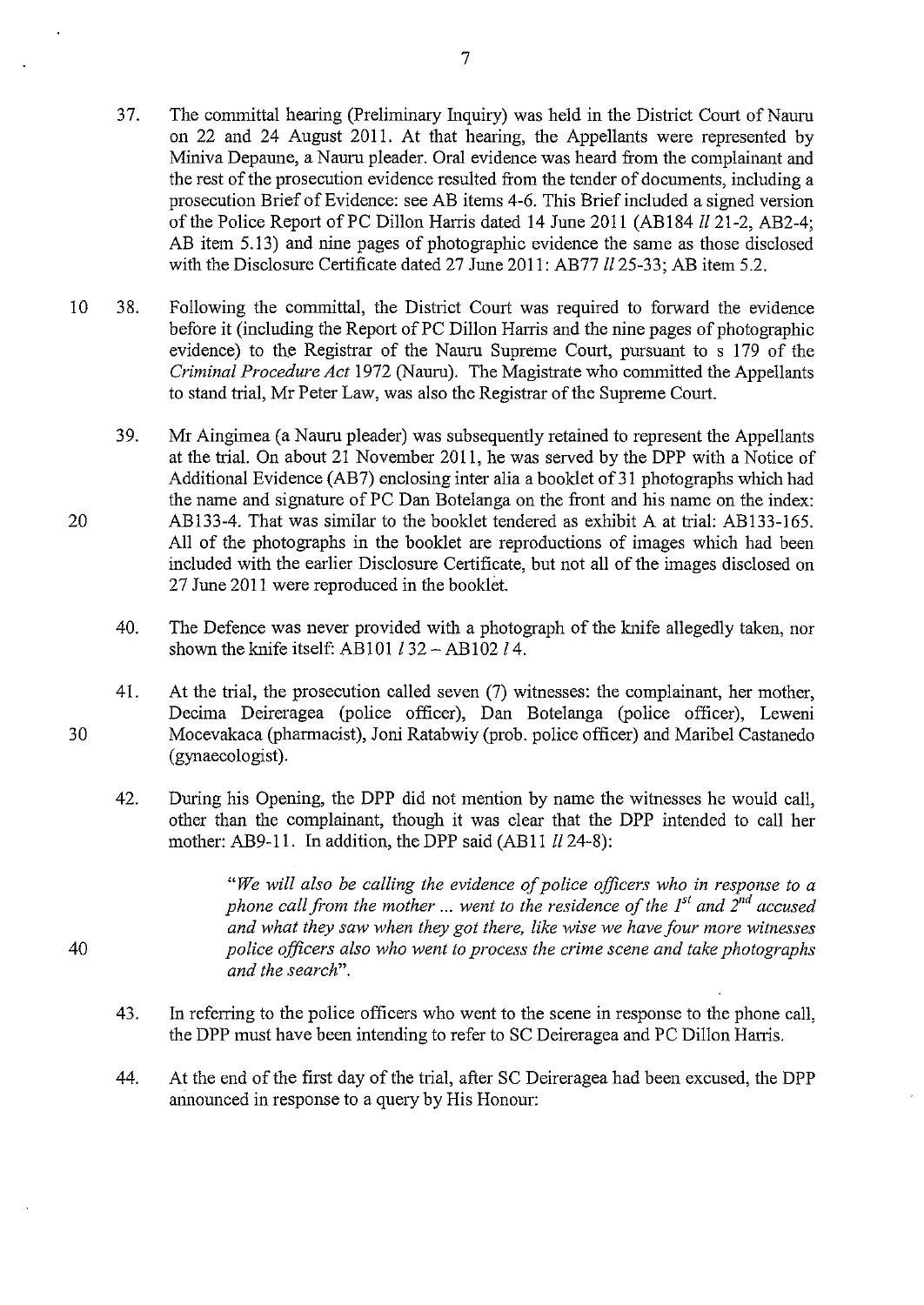*"I've only got* ... *the officer who actually took the photo's for the crime scene, people went to process the crime scene, then I have the Doctor and the pharmacies chemist*" (AB64 ll 7-9).

- 45. On the morning of the second day, the DPP informed the Court that the remaining witnesses would be a witness described as a doctor, PC Dan Botelanga described as a police photographer, Leweni Mocevakaca described as a pharmacist and Joni Ratabwiy if the Defence put in issue the timing of the call out to the residence: AB64 *ll* 30-40. The evidence of Leweni Mocevakaca (pharmacist) or Maribel Castanedo (doctor) had not been opened nor was that of Prob PC Joni Ratabwiy.
- 46. After that announcement, Mr Aingimea asked that PC Dillon Harris be called, andreiterated that he had asked the DPP to make sure he was called. His Honour added:

*"Yes ... Dillon was an essential witness".* (AB65 13)

47. Later on day two, after three more prosecution witnesses had been completed (namely PC Botelanga the police photographer, Leweni Mocevakaca the pharmacist, and Prob PC Joni Ratabwiy), the DPP announced that there was a problem with calling PC Dillon Harris. This was reflected in the following exchange (AB89 *ll* 17-28):

DPP: *"Your Honour my friend did ask that Constable Dillon be called.* I *have just been informed that Constable Dillon is at the moment indisposed he is involved in a*  domestic dispute and is considerably under the influence of alcohol, the police were *unable to bring him to court this morning.* 

CJ: *Alright what are you suggesting* I *do? Counsel has asked to have him here for cross examination.* 

DPP: *Yes Your Honour, well* I *would in the circumstances ask for a very short adjournment for me to ascertain whether Dr Maribel Castaneda is available ...* 

> CJ: *Alright we'll take a short break but as far as Mr Dillon is concerned he's obviously not going to be available so you might want to consider over the break what you want to do about that."*

- 48. By the time of this exchange, it was plain that Dr Castaneda would be the last prosecution witness if nothing else happened. But after Dr Castaneda's testimony, the DPP did not make any application concerning PC Dillon Harris. The DPP said nothing more about the matter before closing his case: AB93 114.
- 49. As it turned out, no officers from the first response group ended up giving evidence other than SC Deireragea: AB187 *ll* 31-3. PC Botelanga admitted he was not a member of the first response team: AB68 *ll* 17-22; as he worked on the day shift from 9.00 to 5.00 am: AB66 *ll* 17-19. Prob PC Joni Ratabwiy merely took a telephone call at the station and placed a call out to SC Deireragea and PC Dillon Harris to attend the report: AB87-9; AB130.

10

20

30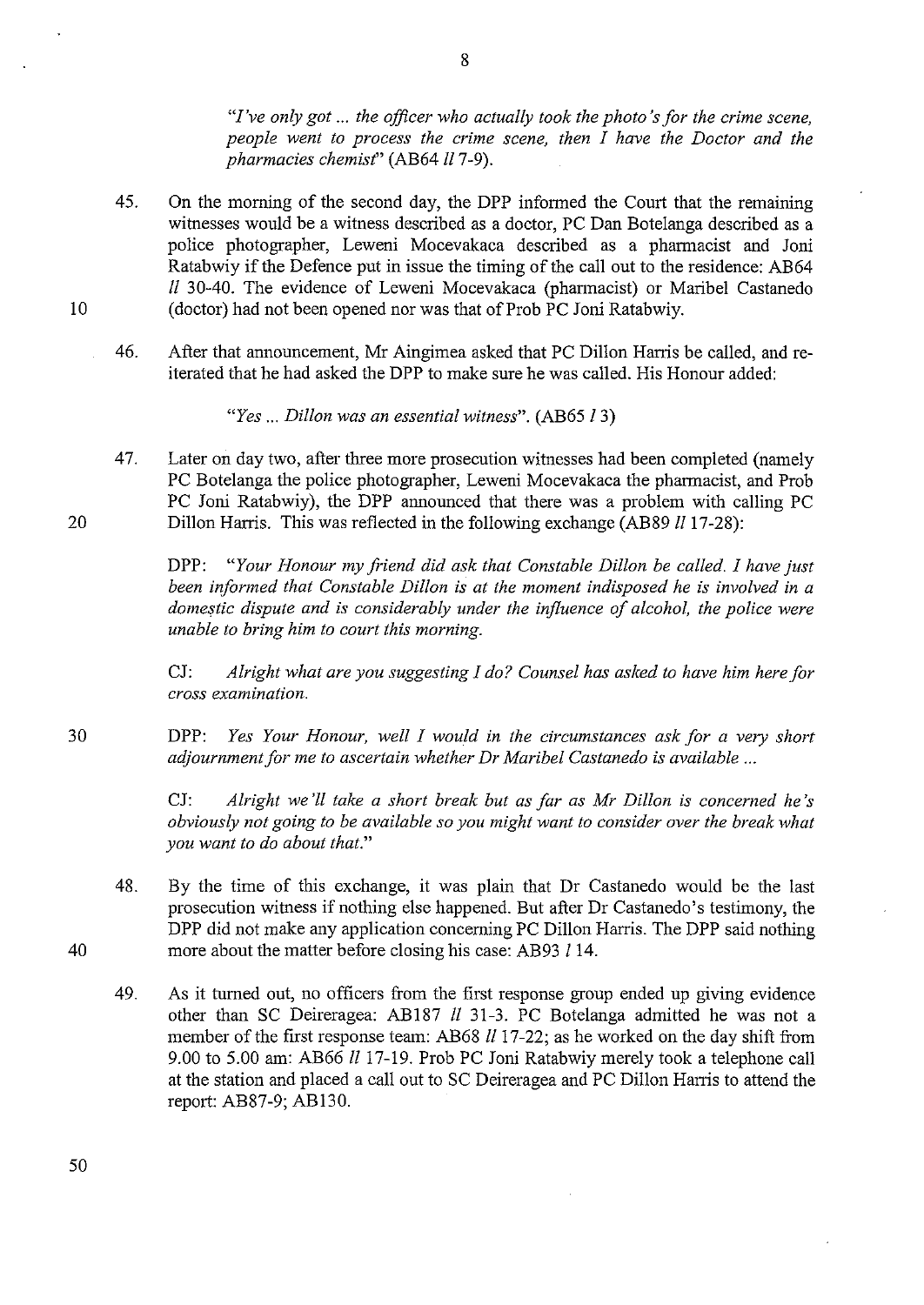# **Part VI:**

# 50. **Prosecution's failure to call material witnesses** It is appealable error if:

(1) a prosecutor fails to call a material witness and unfairness occurs as a result amounting to a miscarriage of justice; or

9

(2) in all of the circumstances including having regard to the absence of particular witnesses, no reasonable tribunal of fact could have been satisfied of guilt beyond reasonable doubt.

10

40

4

See: *Richardson v R* (1974) 131 CLR 116; *Whitehorn v R* (1983) 152 CLR 657; *R v Apostilides* (1984) 154 CLR 563; RPS *v R* (2000) 199 CLR 620 [29]; *Dyers v R* (2002) 210 CLR 285, 292-3, 326-7; *MFA v R* (2002) 213 CLR 606; *Mcinnis v R* (1979) 143 CLR 575, 579, 581, 594; *Driscoll v R* (1977) 137 CLR 517, 542-3.

- 51. The learned Chief Justice erred in convicting the Appellants because PC Dillon Harris and other members of the "first response group" were not called as prosecution witnesses in breach of the principle in sub-paragraph **(1)** of the preceding paragraph.
- 20 52. The DPP conveyed by his Opening that PC Dillon Harris would be called for the prosecution. The Defence had, already come to expect that. His Police Report was served on the Defence under cover of a Disclosure Certificate that represented (by referring to s 146 of the *Criminal Procedure Act* 1972 (Nauru)) that his evidence would be relied on one way or another at the trial.<sup>4</sup> His Police Report dated 14 June 2011 was tendered by the prosecution at the committal. Such steps served to inform the Defence as to what witnesses it need not call: ss 170(3) and 197 of the *Criminal Procedure Act* 1972 (Nauru).

53. 30 The Defence expectation was reinforced during the ttial. On the second day, as soon as there was a hint of a possibility that the DPP might not call him, Mr Aingimea objected and His Honour commented that PC Dillon Harris was an "essential witness". The enquiries the DPP (thereafter) undertook acknowledged that it was incumbent on the DPP to call him.

54. It was not until, or very close to, the end of the prosecution case that it became clear that the prosecution would not in fact be calling him. By the time when there was any occasion to object, three prosecution witnesses had already given their evidence including SC Deireragea who had been excused: AB64 *ll* 2-3. By the time the DPP announced the results of what he had "just been" informed concerning the indisposition of PC Dillon Harris, three more prosecution witnesses had completed their evidence.

55. Despite an invitation from His Honour to the DPP to think about what he wanted to do about PC Dillon Harris, the DPP made no application for an adjournment. The DPP simply called its final witness and then closed its case. There was no reason why the trial could not have been adjourned, even for one day, to permit PC Dillon Harris to regain sobriety.

Section 146 relates to admission of written statements at the trial. 'Section 166 is the mirror provision **governing admission of written statements at\_ the committal.**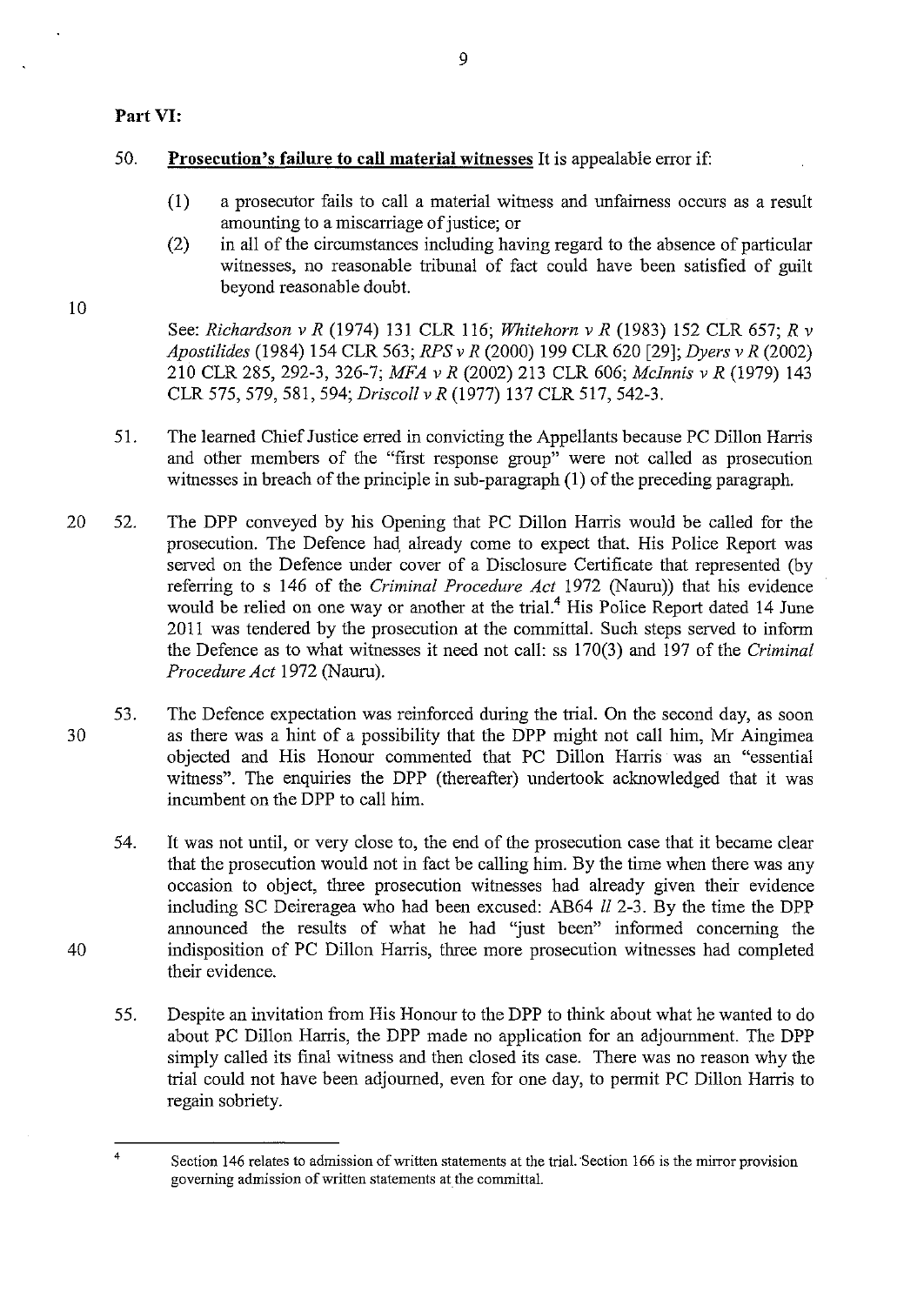- 56. PC Dillon Harris was an "essential witness" because he was present during the initial conversation at the door of the Appellants' house, standing right next to SC Deireragea (AB51 / 21). The evidence of PC Dillon Harris about that would have been relevant to the issue of corroboration, because it was a sexual assault case: AB180 *ll* 35-6. His Honour instructed himself correctly that lies told in consciousness of guilt can constitute corroboration: AB181 *ll* 16-17, referring to *Edwards v R* (1993) 178 CLR 193.
- 10 57. The question whether the First Appellant lied in consciousness of guilt also fed into, and was influenced by, a finding about the credit of SC Deireragea: AB183  $l$  30 -AB184 /6, AB189-191. Her testimony was independently relevant on the question of the distress (which also went to corroboration: AB 181 *ll* 8-9) she said she observed and the circumstantial evidence she said she was shown. Yet, the credit of SC Deireragea stood to be affected by the evidence of PC Dillon Harris inter alia as to what was said at the front door.
	- 58. The failure to call PC Dillon Harris mattered because his Police Report differed from the testimony of SC Deireragea as to what was said at the front door.
	- 59. The account of SC Deireragea in chief about that (AB50-52) was:
		- the Second Appellant came to the front door;
		- SC Deireragea asked the Second Appellant questions to the effect "is there anyone else in the house?";
		- the Second Appellant responded that it was only her and the First Appellant;
		- an exchange between them to like effect was repeated a number of times;
		- *then*<sup>5</sup> the First Appellant approached:
		- SC Deireragea asked them both the same question and got the reply to the effect "there's no one else here";
		- SC Deireragea then asked if they knew the complainant and if the complainant was with them in the house and they both said no;
		- she "repeatedly" asked them if there was anyone else in the house and if the complainant was with them in the house and each time they both said "there's no one else here".
	- 60. SC Deireragea went on to add, "before" she had asked the Second Appellant where the complainant was and if they knew the complainant and the Second Appellant responded the complainant had left that afternoon: AB52 *ll* 2-3. Under cross examination, SC Deireragea denied that the words "locked up" were used and denied that the First Appellant opened the door: AB59 *ll* 9-ll & 28-31, AB60 l/9-11.
	- 61. In contrast, the Police Report of PC Dillon Harris only spoke of two statements by SC Deireragea (AB2). The first one was put to the First Appellant *who opened the door* to the effect that the police were there because of a report regarding "a lady being locked up in his dwelling", to which the First Appellant replied that there was no lady locked

30

20

40

 $\overline{\mathbf{5}}$ 

SC Deireragea testified that the First Appellant was *not* with the Second Appellant when the latter opened the door, but he only approached after there had been some exchanges between SC Deireragea and the Second Appellant. Cf His Honour's summary of her evidence at AB181 II 33-4.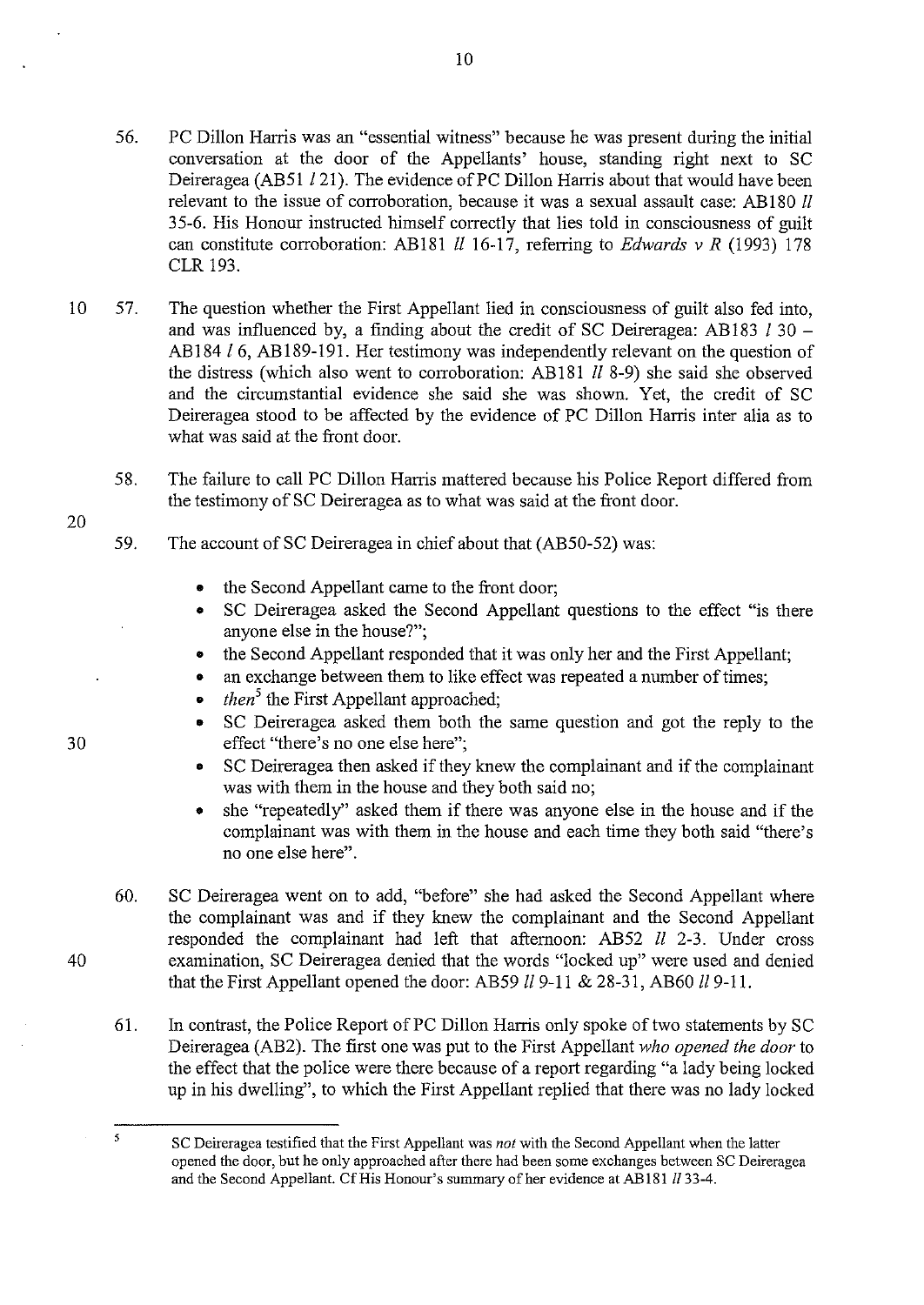up in the dwelling. The second one was "if there was a lady at their dwelling namely [the complainant]?" to which the Second Appellant replied that the complainant "was staying with them and had gone out to which she lied". PC Dillon Harris recorded in his Police Report that the first statement was put only to the First Appellant who had opened the door when the Second Appellant was sitting at the dinner table. It was only after the First Appellant had said that "there was no lady locked up" inside the dwelling that the Second Appellant approached and then the second interrogatory was put and answered by her.

- 10 62. On this account, like that of the First Appellant himself (AB99 *ll* 34-5, AB112 *l* 9, AB113 *ll* 36-39), the First Appellant did not tell a lie in consciousness of guilt - there was no lady locked up inside the house because the complainant was there of her own free will.
	- 63. The failure to call PC Dillon Harris led to a miscarriage of justice because his account recited in a signed formal statement was inconsistent with that of·SC Deireragea. The Police Report purported to be accurate and complete, because it contained a statement to that general effect designed to ensure that the document could be tendered as a "written statement" at the trial under s 146 of the *Criminal Procedure Act* 1972 (Nauru).<sup>6</sup> His evidence could have made a difference to the fact in issue as to whether a lie was told, as well as credit, but he was not called.
	- 64. Procedural faimess also required the Appellants to be given notice of the case against them: *Taylor v Taylor* (1979) 143 CLR 1.
	- 65. His Honour's finding (AB 185  $ll$  6-10) was a version about which the Appellants had not been given notice. The first time the Defence had notice that this was the case being put was during the DPP's closing address: AB184 *ll* 31-9.
- 30 66. If it could be said that the Defence was on notice of two different accounts of what was said at the front door, the Defence was not notified of how it was said that the conflicts between the two accounts were to be resolved.
	- 67. When SC Deireragea was giving her evidence, it was still expected by the Defence that PC Dillon Harris would be called. It was not apparent at that time that the prosecution case would ultimately be one that eschewed all or any (and if so which) part of the account disclosed in the Police Report of PC Dillon Harris. When the decision was announced shortly before or around the time of the close of the prosecution case that PC Dillon Harris would not be called, it was only then that the prosecution could be said to have given notice that the prosecution case preferred (parts of) the account to which SC Deireragea testified.
	- 68. Even then, the account which the DPP ultimately asked the Court to find in closing submissions was not the account to which SC Deireragea testified in two main ways.

20

<sup>6</sup>  Similarly, the said words laid the foundation for tender of the written statement at the committal under s 166 of that Act. Contrary to His Honour's assumption at AB 184 *l* 23, the written statement was not a "deposition" because it was made before the committal in the absence of the Appellants, and was not signed by the Magistrate. However, nothing turns on that.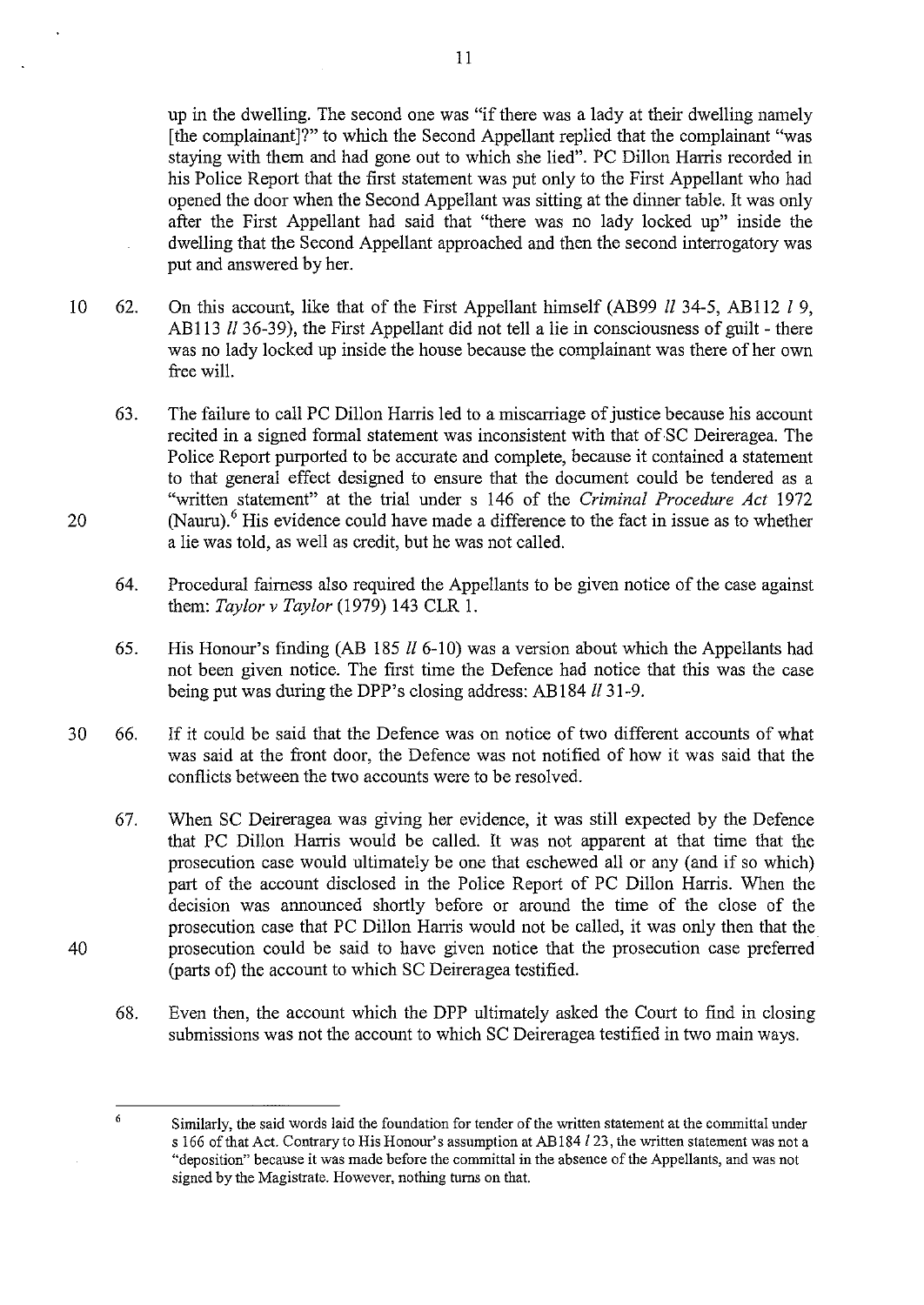- 69. First, SC Deireragea testified emphatically that the words "locked up" were not used. But the prosecution case put in closing addresses was that it did not matter whether or not the words "locked up" were used: AB184 *ll* 31-9, AB185 *ll* 6-7. That was said to be so because in any event there were said to be *further* questions which were met by lies by the Second Appellant and, to at least one question ("Is she with you in the house"), by the First Appellant. This approach found favour with His Honour, who considered that, if the words "locked up" had been used by SC Deireragea, her denial that she had used them was not a "deliberate lie" but was "more likely a mistake". Resort to that rationalisation as well as the terms of it ("more likely'') show that the question whether or not the words "locked up" were used at all was material.
- 70. Second, SC Deireragea had also been emphatic that the Second Appellant opened the door, not the First Appellant (as he had testified). His Honour did not make a finding resolving the conflicting evidence about that. His Honour said at AB185  $l$  6: "Even if I accept that the words 'locked up' were used *at some point* by Deireragea..." (emphasis added). His Honour may thereby have been considering the possibility that the words "locked up" were used in a subsequent interchange, not the initial one. But SC Deireragea had not testified to that effect. Neither was such a possibility consistent with the account contained in the Police Report of PC Dillon Harris which, like the account of the First Appellant, was to the effect that the words "locked up" were used at the very outset when the door was opened by the First Appellant. Of course, as His Honour accepted at AB180  $ll$  23-5, given that the police log added some credibility to the view that the words "locked up" were used by police, then the log tends to support the view that the door was opened by the First Appellant and that he responded that there was no one locked up inside. That is because it is reasonable to expect that the police would have started the conversation by saying why they were there, and there was no evidence that the Second Appellant responded to a statement by police as to why they were there.
- 30 71. Who opened the door was clearly material. If the First Appellant was correct about that, it was more likely he did not tell any subsequent lie in consciousness of guilt or at all. And SC Deireragea's testimony would have been incorrect, perhaps deliberately so, because her immediate impression on 14 June 2011 was that it was only the Second Appellant who told a lie, not the First Appellant: AB52 *ll* 12-13.
	- 72. By not making a finding that the door was opened by the Second Appellant, His Honour did not have to confront such difficulties. But they underscore that the case which ultimately found favour with His Honour was materially different from SC Deireragea's account.
- 40

10

20

73. The accommodation within the prosecution case of these troublesome facts (that the First Appellant opened the door and that there was a question asked to him and answered correctly by him about whether anyone was "locked up") led to what was in substance a new case of which notice had not previously been given and in any event led to an unsafe conclusion. That there was no prior notice is shown by the fact that His Honour asked the DPP the question during closing addresses as to how the DPP could responsibly invite the Court to accept the account of SC Deireragea "having regard to what is contained in the statement of the untested witness": AB184 II 31-4.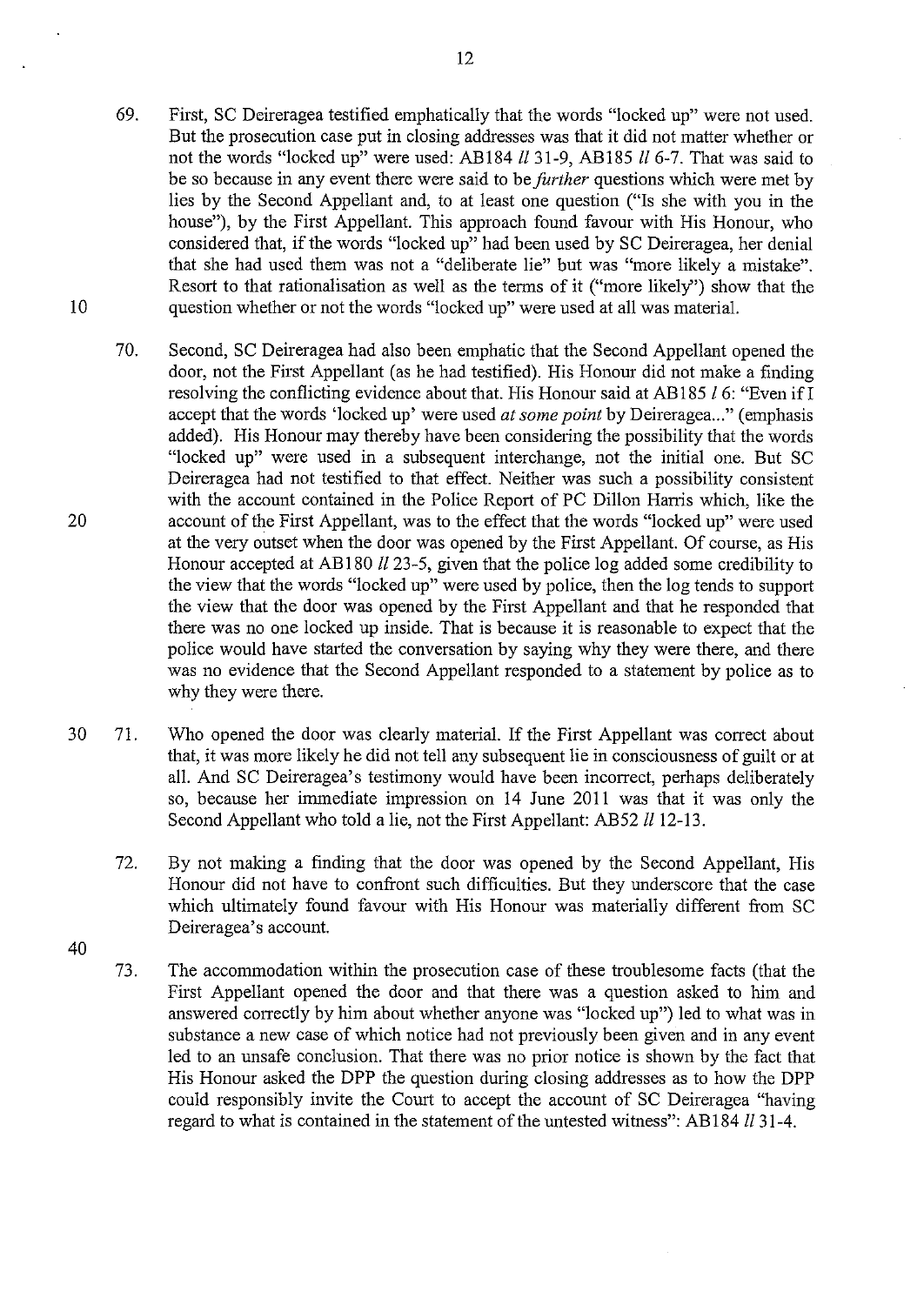- 74. Had the DPP called PC Dillon Harris before closing its case, that denial of procedural fairness or miscarriage of justice could have been remedied. But that did not happen.
- 75. If PC Dillon Harris had been called by the prosecution, he either would have confirmed that his Police Report was complete and accurate or, if he did not, the Defence could have cross examined him using his Police Report as a prior inconsistent statement. The Defence could not have used that Report in cross examination of SC Deireragea. Even if it could, the Defence did not know when SC Deireragea was in the witness box that PC Dillon Harris was not going to be called.
- 76. Or there could have been other conclusions of fact that accommodated the differences. For example, SC Deireragea might have asked a question(s) which the First Appellant and PC Dillon Han'is did not hear (AB 183 *ll* 35-6, AB 114 *l25)* and/or SC Deireragea might have misinterpreted answers or taken an unfair view of answers to double barrelled questions. Such matters were not explored as much as they might have been or at all and certainly were not able to be explored with PC Dillon Harris.
- 77. The above was not the only reason why fairness required that PC Dillon Harris be made available for cross examination. He had the opportunity to observe the state of 20 the premises, not only during the initial conversation at the door but also when, as a member of the first response group, he took part in the illegal search during the early hours of 14 June 2011.

78. The Defence was entitled to expect that the prosecution would call the officers who had been part of the first response group who conducted that illegal search. The DPP opened in terms that suggested that PC Dillon Harris and SC Deireragea would be called, as set out above. The DPP's Opening continued: *"We will also be calling the evidence of police officers who in response to a phone call from the mother* ... *went to the residence of the 1<sup>st</sup> and 2<sup>nd</sup> accused <u>and what they saw when they got there</u>"* 30 (ABll *ll* 24-6, emphasis added). This conveyed that SC Deireragea and PC Dillon Harris would give evidence about what they saw during the initial conversation and/or during the search they conducted that night.

- 79. But the DPP did not thereby suggest that SC Deireragea and PC Dillon Harris were the only officers who would testify about having processed the crime scene. He went on *"likewise we have four more witnesses police officers also who went to process the crime scene and take photographs and the search".* The words "four more witnesses police officers" suggested that there would be four more police officers in addition to SC Deireragea and PC Dillon Harris, because the DPP did not say the names of the 40 "four more witnesses" nor open the content of their evidence. The DPP's statement at the end of day one did not entirely clarify the matter either, because the DPP said that his remaining witnesses were *"the officer who actually took the photo's for the crime scene, people went to process the crime scene, then I have the Doctor and the pharmacies [sic] Chemist"*: AB64 *ll* 7-10. It was not made clear that the DPP would not be calling any other member of the first response group (other than SC Deireragea).
- 80. SC Deireragea seemed to testify that at least some of the photographs contained in exhibit A were taken by PC Braga Namaduk during the illegal search: AB60 *ll* 35-39, 50 AB61 *ll* 17-19, AB62 *ll* 21-24. That gave or underscored an impression that the

13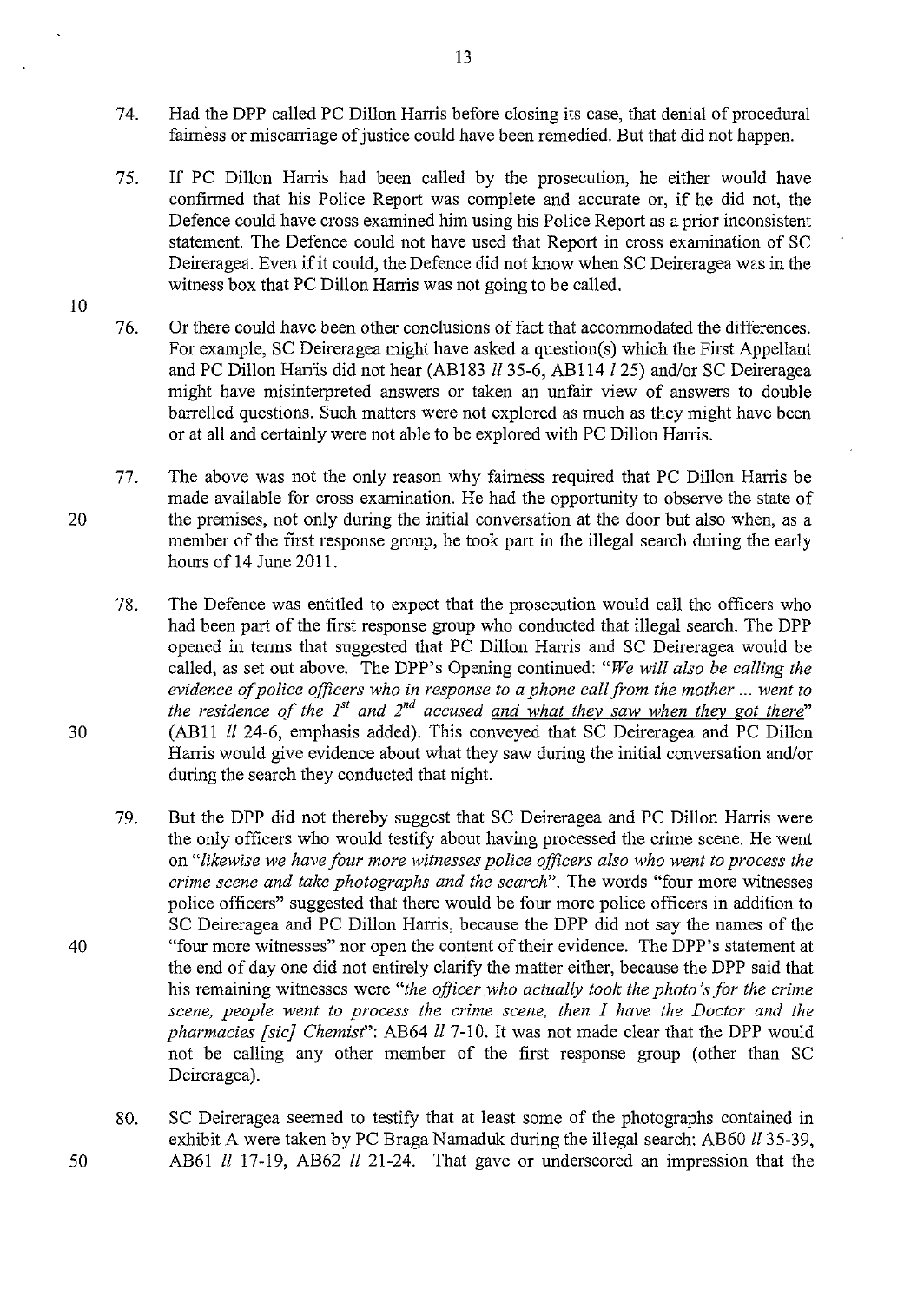photographer from the illegal search would be one of the officers yet to be called. It was not until PC Botelanga was in the witness box, on day two, after SC Deireragea had been excused the day before, that it was revealed that PC Botelanga participated in the day shift search when he took all of the photographs contained in exhibit  $\overline{A}$  and the other photographs that had been disclosed, and that none of the photographs taken· in the illegal search had been disclosed: AB66-83, but see esp AB66  $ll$  14-15 & 31-34, AB67 ll 19-27, AB68 ll 16-27, AB77 l 25 - AB79 l 33, AB82 l 39 - AB83 l 11.

- 81. If the DPP did not intend to call all or any officers of the first response group, it was 10 reasonably to be expected that this would have been communicated in the Opening in unequivocal terms. When cross examining the complainant and SC Deireragea, the Defence did not know that they would be the only witnesses who would be available to be cross examined about how the scene appeared when the police first arrived and when the first response group searched the house.
	- 82. How the scene was found by police was, and was always going to be, a central issue.
- 83. The exchange at the outset of the trial (AB9  $ll$  5-13) telegraphed the intention of the Defence to cross examine the first response group about rearranging the scene. It was 20 a constant theme in the cross examination of prosecution witnesses: AB39 *ll* 14-27, AB43 *ll* 6-20, AB60 *ll* 12-26, AB80 *l* 14 - AB81 *l* 7. That is quite apart from the testimony of the First Appellant himself: see eg AB115 *l* 20 to AB117 *l* 26.
	- 84. The evidence about the search conducted by the first response group was relevant to the prosecution case insofar as physical items said to have been found by police in particular locations in the house (or photographs of those items) was circumstantial evidence consistent with the testimony of the complainant. As part of that, the prosecution assumed an onus of excluding the contention that the scene had been interfered with. This emerged from:
- 30
- (1) the Opening itself (including "what they saw when they got there");
- (2) from the tender of exhibit A;
- (3) the testimony in chief of SC Deireragea (AB 54  $ll$  17-18, AB55  $l$  28 AB58  $l$ 28) and PC Botelanga (AB67 l 16 to AB77 l 22) as to the items they observed and what they were shown by the complainant; and
- (4) in the case of PC Botelanga, his denial in chief that he or "any of the officers" positioned the mattress in place so he could take photographs: AB68 117-9.
- 85. His Honour also questioned the First Appellant at length about the contention, and 40 treated it as an issue at least as regards the mattress and the knife: AB114 l 22 to AB115 l 26, AB186-8 esp AB188 ll 13-15, see also AB63 ll 7-16.
- 86. The failure to call any of the members of the first response group (other than SC Deireragea) was unfair because the prosecution positively relied on that evidence for its prejudicial effect, yet the prosecution prevented the Defence from testing that evidence by failing to call all members of the first response group. The Defence were thereby deprived of a fair opportunity of cross examining them about how the scene had been found during the illegal search to show that the scene was then found in a different manner from that depicted in the photographs and testified to by SC 50 Deireragea and PC Botelanga.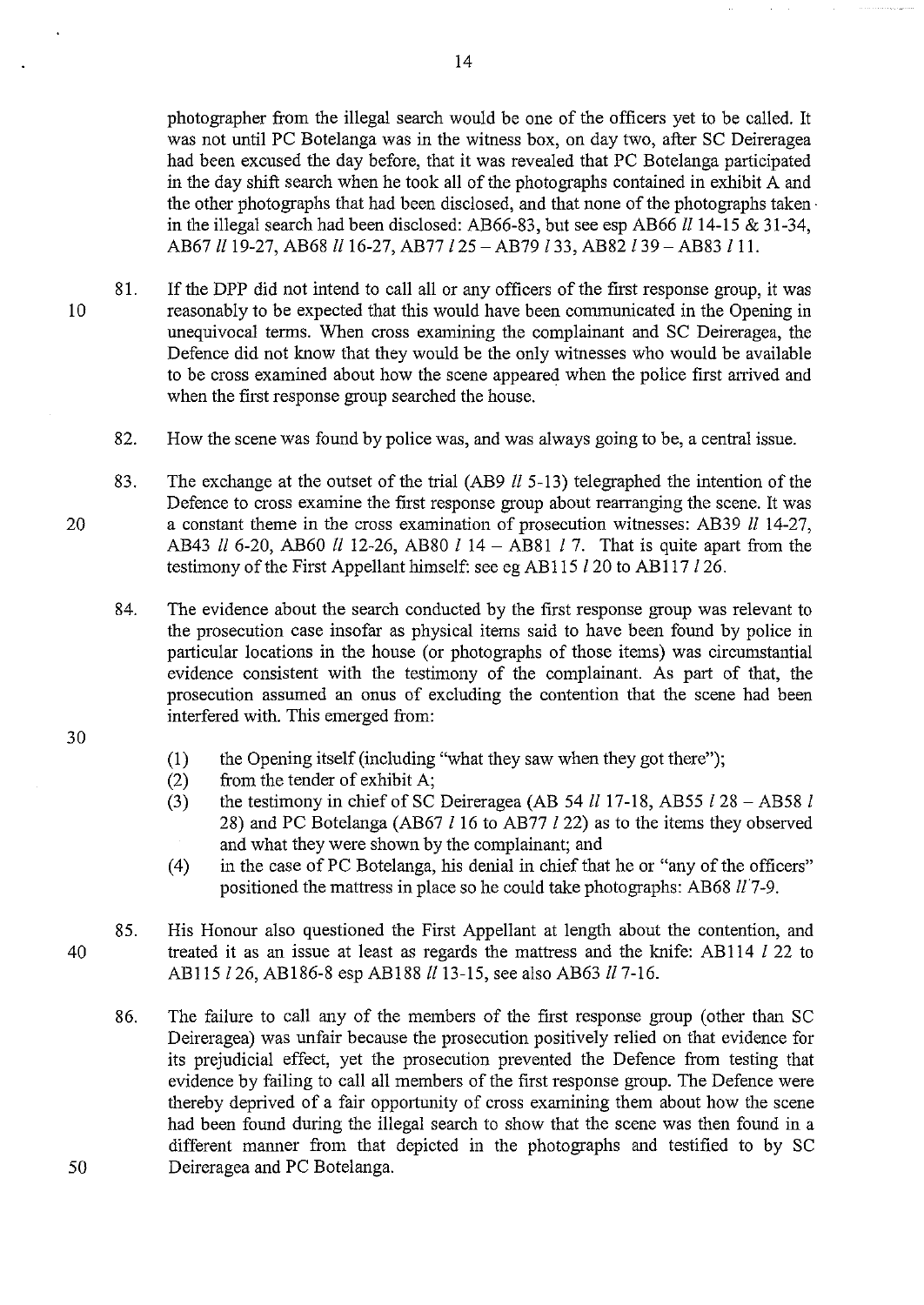- 87. The failure to call PC Dillon Harris was also unfair because he had entered the house during the initial conversation at the door. The effect of the DPP's Opening was that PC Dillon Harris and SC Deireragea would testify as to "what they saw when they got there". But there never was any prosecution testimony about the state of the lounge room *when SC Deireragea and PC Dillon Harris got there* (nor when she went back to arrest the Second Appellant), a failure which was unexplained. The absence of PC Dillon Harris denied the Defence the opportunity of eliciting from him a recollection of what he then saw which was inconsistent with the evidence given by SC Deireragea 10 and PC Botelanga as to what they saw later.
	- 88. SC Deireragea had been emphatic that when they first arrived she and PC Dillon Harris had knocked at the door for ten (10) minutes before it was answered: AB50 *ll* 33-6, AB54 /10, AB181 *ll33-4,* AB184 ll8-14. His Honour treated this evidence as unfavourable to the Appellants. However neither that allegation, nor any inference sought to be derived from it, had been put to the First Appellant in cross examination: *AB112 l9 - AB113 l3 (cf AB100 ll 10-13).*
- 89. During the later searches, the police supposedly observed things in plain view which 20 one would not expect persons guilty of rape to want to advertise to the police. Thus:
	- (1) SC Deireragea testified that the First Appellant came to the door wearing only a towel (AB51 *ll* 32-37, AB59 *ll* 24-27), which the First Appellant denied: ABlOO *ll22-26,* AB115/30;
	- (2) SC Deireragea testified that, during the subsequent illegal search, she observed a mattress on the lounge room floor: AB55 /28 - AB56 *120;* and a laptop lying on a chair facing the mattress which laptop she seized: AB57 *ll* 32-34;
- (3) PC Botelanga testified that, during the later daytime search, he observed and photographed the mattress, two panties (one pair on the dining table), and pink 30 clothing on the floor next to the mattress: exhibit D3 (AB168); exhibit A (AB 136-9), AB68 *ll30-33;* 
	- (4) One of the photographs which PC Botelanga testified to taking showed a towel draped over a chair (ex A, AB139), the positioning of which may have been intended to substantiate (1) above;
	- (5) The First Appellant denied these things were there: AB115  $l27 AB117 l26^7$ ;
	- (6) SC Deireragea had not testified to observing the panties or clothing;
- (7) It was also conceded by His Honour "no evidence has been led that either woman had worn or had removed panties": AB187 *ll* 4-5; see AB29 *ll* 26-29, AB32 l 14, AB97 l 26. Nor was the clothing on the floor next to the mattress 40 said to have been worn or removed by anyone: AB117 *ll* 21-24. The First Appellant said it was an old skirt they used for cleaning: AB117 *ll* 11-14 & 24-26. The Second Appellant and complainant were wearing their clothes when they first saw the police, when the complainant apparently took all of her clothes with her (AB32/14, *AB51ll32-3, AB52ll22-3,* ABlOO ll28-37).
	- 90. The fact that His Honour expressly refrained from ruling on whether some of the above items had been planted shows at least that the possibility of the police

 $\overline{7}$ The First Appellant said the laptop was on a table because the two speakers were providing music: AB115 *II* 17-20.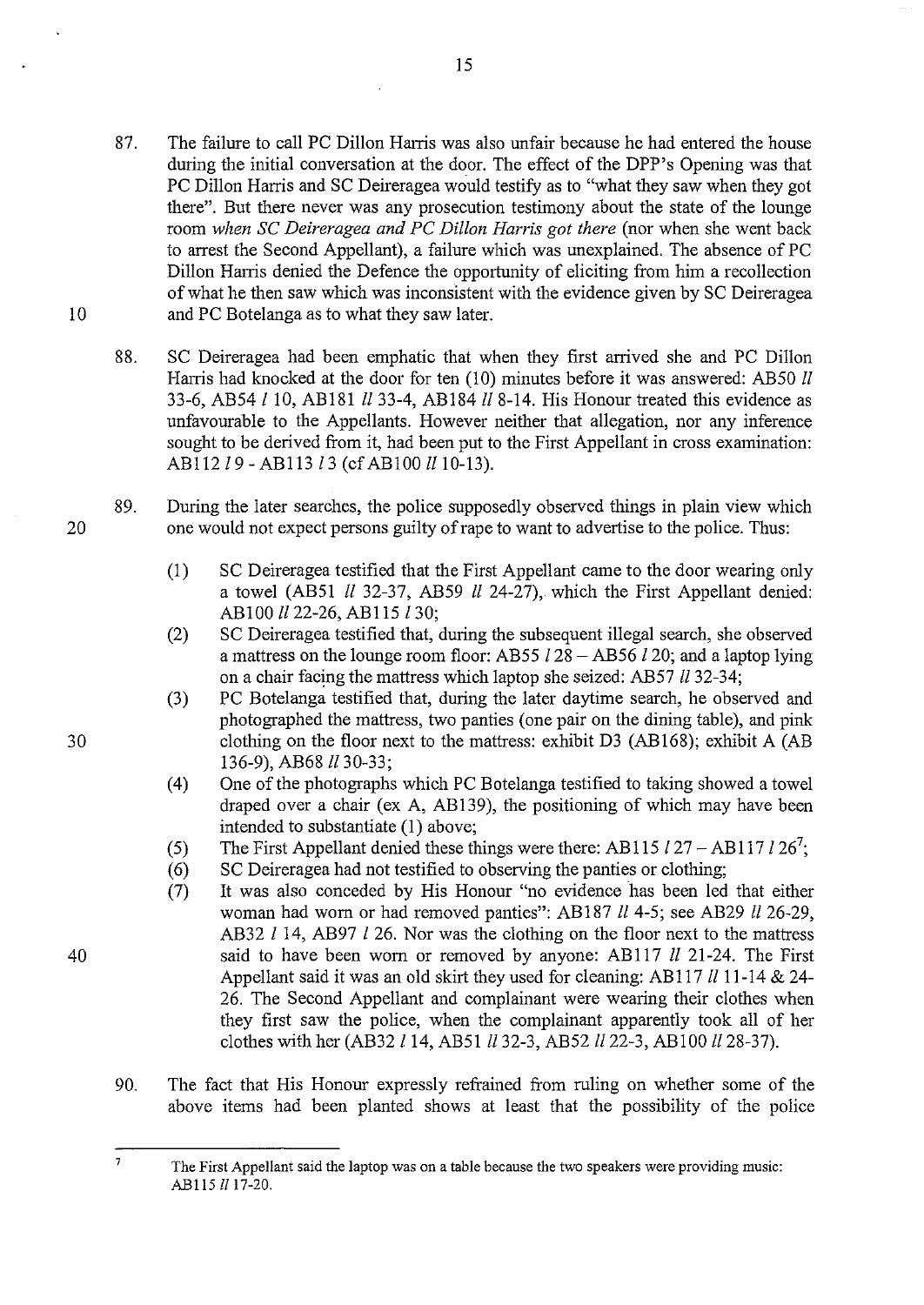positioning evidence could not be excluded beyond reasonable doubt: AB179 *l* 43 to AB184 15. Yet, the matter of (say) the panties must be probative of the question of the positioning of the mattress if not also the knife.

- 91. If the mattress, the towel, the panties and the other clothing on the floor had not been in the alleged locations when the door was opened to SC Deireragea and PC Dillon Harris, these items were likely to have been positioned there by police after the Appellants were arrested and taken away. It was not the prosecution case that the Appellants had removed these items before the door was opened. That was not put to the First Appellant in cross examination, nor even when this is supposed to have happened such as when the police allegedly knocked for ten minutes (a fact which was also not put to the First Appellant). On the contrary, the prosecution case was that "everything was untouched before we took the photographs": AB60 126.
- 92. In those circumstances, a successful defence that the police rearranged the scene will have meant that it was impossible for the events as described by the complainant to have occurred.
- 20 30 93. Evidence that other members of the first response group could have given would also have been relevant to the credit of SC Deireragea, and in turn to that of the complainant and the First Appellant. SC Deireragea testified in chief to observing the mattress and the laptop and, under cross examination, that everything was untouched. His Honour's rejection of the contention that the mattress and knife had been positioned was regarded as damaging the credibility of the First Appellant: AB188 II 6-15. So too then must the evidence about the mattress and the knife have been regarded as buttressing the credit of SC Deireragea and the complainant as well as circumstantial evidence supportive of the complainant's account: eg AB182  $ll$  25-8, AB187 II 40-4. The credit of SC Deireragea was independently relevant because of her testimony as to lies and distress which went to corroboration, the acceptance of which as to distress was regarded by His Honour as damaging the credit of the First Appellant: AB183  $ll$  19-24.<sup>8</sup>
	- 94. SC Deireragea was therefore important to the prosecution case, apart from the fact that she was the only member of the first response group called. If it could not be concluded that lies were told in consciousness of guilt, the only corroboration will have been the evidence of SC Deireragea as to the distress she observed at the front door when the complainant came into view. There was no evidence of injuries consistent with forcible rape: AB 178 I 41.
- 40 95. The sincerity of SC Deireragea could not be tested by a comparison of her testimony with the evidence of the other members of the first response group. If any rearrangement of the scene if it had been done by officers other than herself, it might have been impossible for SC Deireragea to testify about that or it would have been a simple matter for her not to volunteer what she knew about that unless she had been asked the direct question, or to frame her responses very carefully. PC Botelanga could not testify to what happened in his absence during the night shift. The opportunity to question the first response group was all the more vital as the mature

16

 $\overline{\mathbf{x}}$ That conclusion was itself one that turned at least in part on rejection of the evidence of the First Appellant that the complainant had been laughing before the police arrived, a matter as to which SC Deireragea could have no personal knowledge.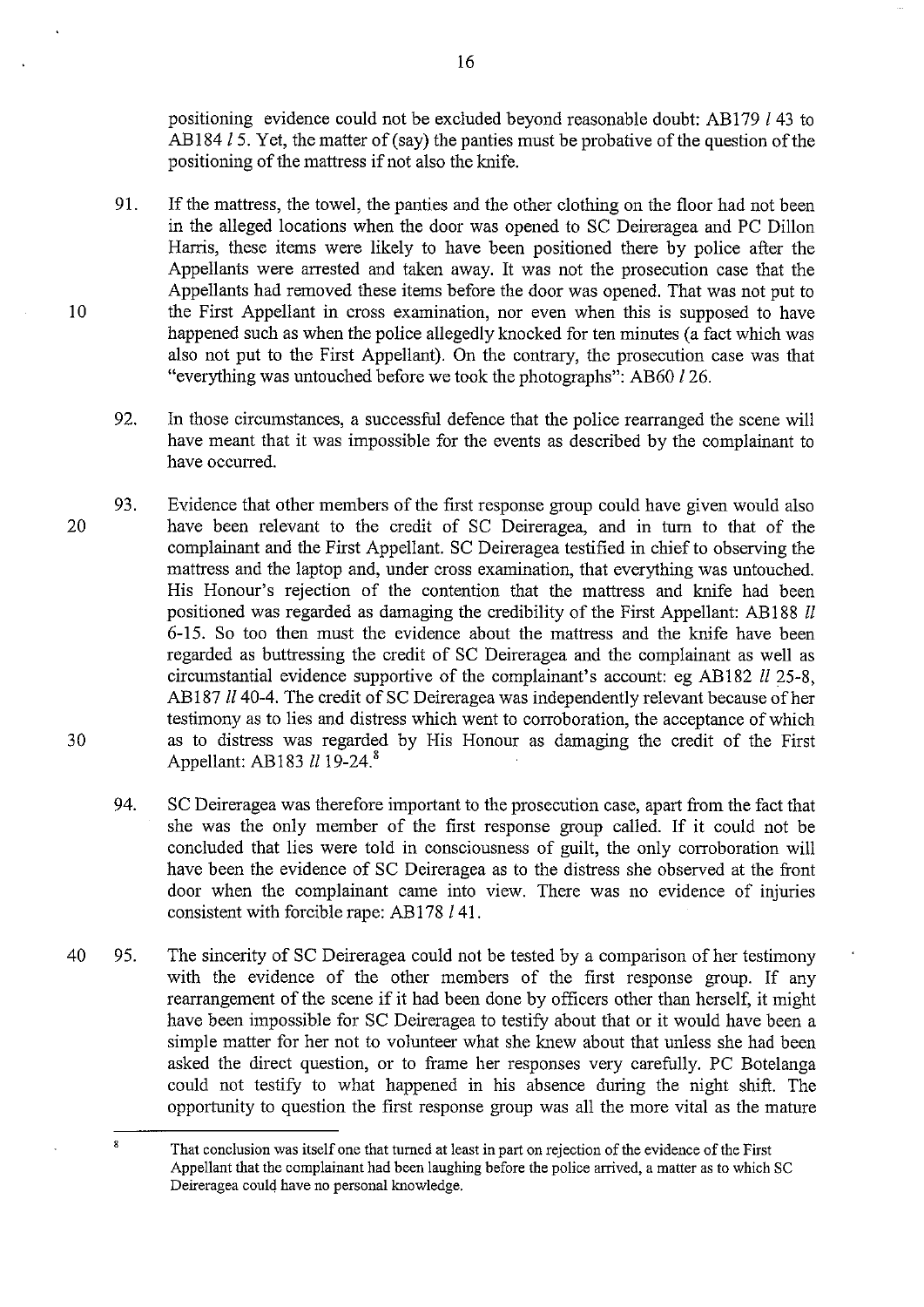prosecution position was that none of the photographs taken by the first response group were tendered at trial or ever disclosed to the Defence pre-trial. Nor was the knife tendered.

- 96. There was also appealable error in the sense referred to in paragraph 50(2) above as:
	- (1) It should be inferred from the unexplained failure to call all members of the first response group that evidence unfavourable to the prosecution would have been given by those who were not called with respect to the state of the scene and, in PC Dillon Hartis' case also, on the conversation at the front door: *Dyers v R* (2002) 210 CLR 285,291 [6];
	- (2) The drawing of that inference adverse to the prosecution with respect to the state of the scene is supported by the unexplained failure:
		- (i) to tender or disclose photographs said to have been taken by the first response group;
		- (ii) by SC Deireragea to testify that she observed the mattress on the lounge room when she was at the front door or when she returned to arrest the Second Appellant;
	- (3) Having regard to the said *unexplained* failures, a reasonable tribunal of fact would have entertained a reasonable doubt as to the guilt of the accused, and no reasonable tribunal of fact could have found the Appellants guilty.
- 97. **Court's informing itself about and/or failure to call PC Dillon Harris** The Court erred in failing of its own motion to call PC Dillon Harris, when it became apparent that the prosecution would not. The Court had an unfettered discretion to do so: s 100 of the *Criminal Procedure Act* 1972; s 48 of the *Courts Act* 1972 (Nauru). The exercise of that discretion miscarried: *House v R* (1936) 55 CLR 499, 505.
	- 98. His Honour rightly regarded PC Dillon Harris as an "essential witness" not only because of the conversation at the front door but also because he was well placed to testify about the state of the scene. The DPP opened that he would be called. To remove any doubt when it became apparent later in the trial that the prosecution might not call him, the Defence objected and required that the witness be made available for cross examination. It was only towards or at the end of the prosecution case that it was clear that the prosecution would not call him and not seek an adjournment. His Honour took the step of reading the Statement of PC Dillon Harris, without having been invited to by the parties: AB184 II 21-4. The Defence was prejudiced by not having the opportunity to cross examine PC Dillon Harris.
	- 99. It is a denial of procedural fairness for a Judge to inform him- or herself from matters not in evidence, or draw conclusions about the evidence of a witness by reference to material not in evidence, without giving the parties an opportunity to respond: *Kuhl v Zurich* (2011) 243 CLR 361, 387 [69]. Judges as well as Counsel are bound by Browne v Dunn: *Bale v Mills* [2011] NSWCA 226 [64].

17

20

10

30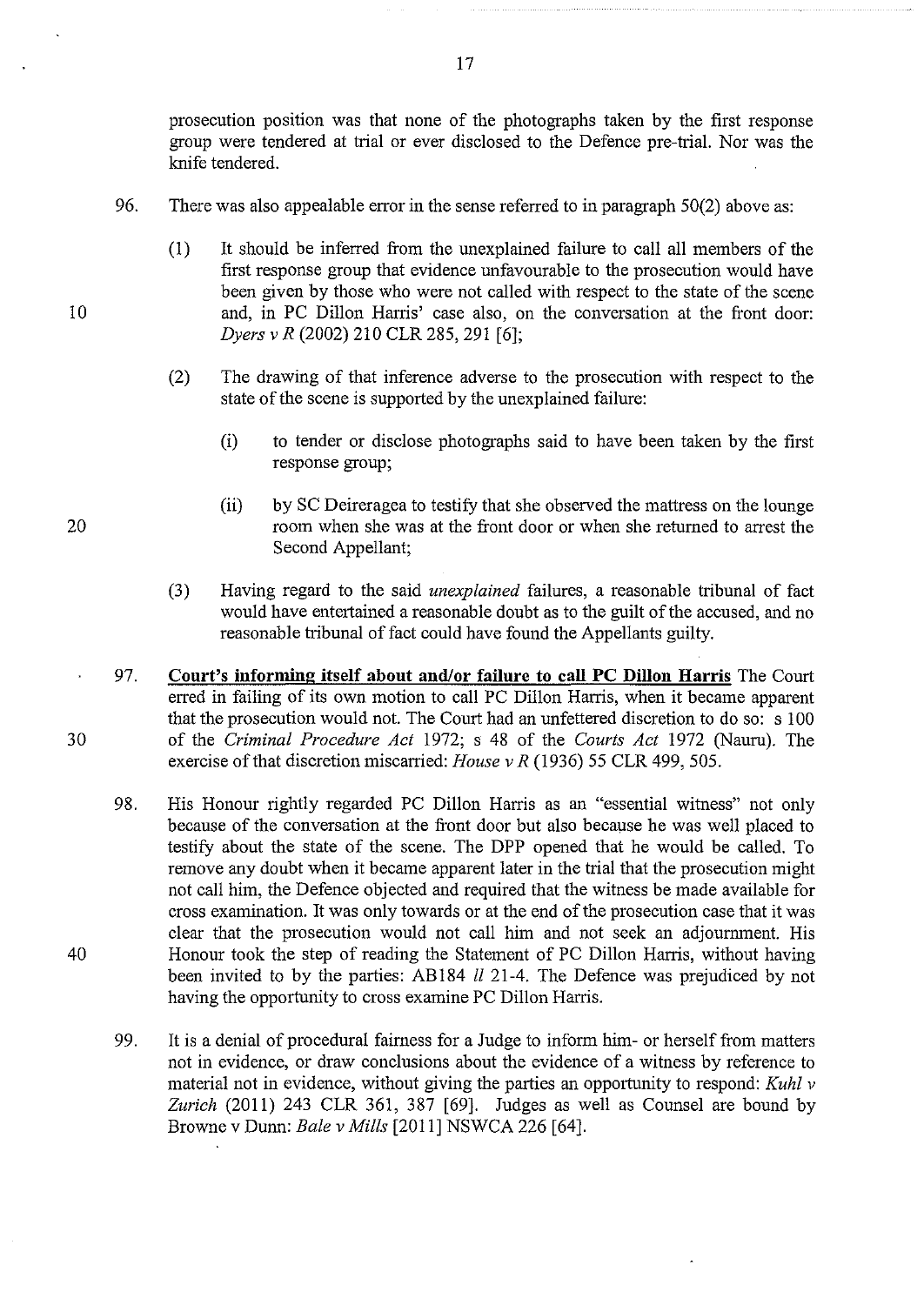- I 00. Because the learned Chief Justice read and referred to that Statement without giving the Defence an opportunity to be heard, the Appellants were denied procedural fairness. It appears that His Honour assumed that the Statement was not received into evidence.
- 101. His Honour might have used the Statement as a medium for arriving at some perceived consistent middle ground between the accounts of SC Deireragea and PC Dillon Hanis as to what was said at the front door. If His Honour did so, it required the latter to be called as a witness, because the version which His Honour arrived at I 0 was not the only possible resolution of the two accounts. Nor was the above characterisation of the effect of what His Honour did the only way of viewing it. Another way of viewing it is to say that His Honour rejected the account of PC Dillon Harris or part of it.
- 102. This was an exercise in the Court informing itself from matters that were not in evidence without giving the Defence an opportunity to be heard. It was also an exercise where PC Dillon Harris was owed a *Browne v Dunn* duty, or else it was incumbent on His Honour to call PC Dillon Harris of its own motion if the DPP would not. For those reasons also, the only proper exercise of discretion for the Court was to 20 call PC Dillon Harris if the prosecution would not. So too was it necessary to remedy the previous denial of procedural fairness by the prosecution failing to put the Defence on notice with regard to the particular prosecution case about what was said at the front door, and to afford the Defence a reasonable opportunity to test the prosecution evidence about what was found at the scene.
- I 03. **Extension of time** The Appellants filed in this Comt on 12 March 2012 within fourteen  $(14)$  days after receiving the transcript from the Court on Monday 27 February 2012. What was filed was an affidavit with a draft Notice of Appeal, and a summons seeking an extension of time. On the advice of the Registry, the Notice of 30 Appeal was independently filed on 15 March 2012, seeking the extension of time within its terms. The outcome of the extension of time should abide the outcome of the appeal, as the prospects of the appeal are strong and the application will take substantially longer if heard before the issues in the appeal have been fully agitated. There is a strong public interest in the appeal, because the appeal raises police integrity questions, as well as important principles of trial practice and procedure of universal application. Delays since filing have not been substantial or contumelious and have been contributed to by (inter alia):
	- (1) difficulties of getting in, locating and/or understanding the provenance of documents before the Court below and before the District Court;
	- (2) difficulties of fully understanding the transcript (and procedures adopted pretrial and during the trial) before and even access to the photographs was provided, and having regard also to some omissions in the transcript;
	- (3) the release of a revised transcript by the Supreme Court on 2 October 2012, following our request made in July 2012;
	- (4) delays in finalising the Index to the Appeal Book occasioned by the above and by the work travel commitments of Mr Aingimea;
	- (5) ongoing failure of RONPHOS (a State controlled corporation) to pay wages and other benefits due to the First Appellant under the terms of his employment which was terminated because of the conviction.

40